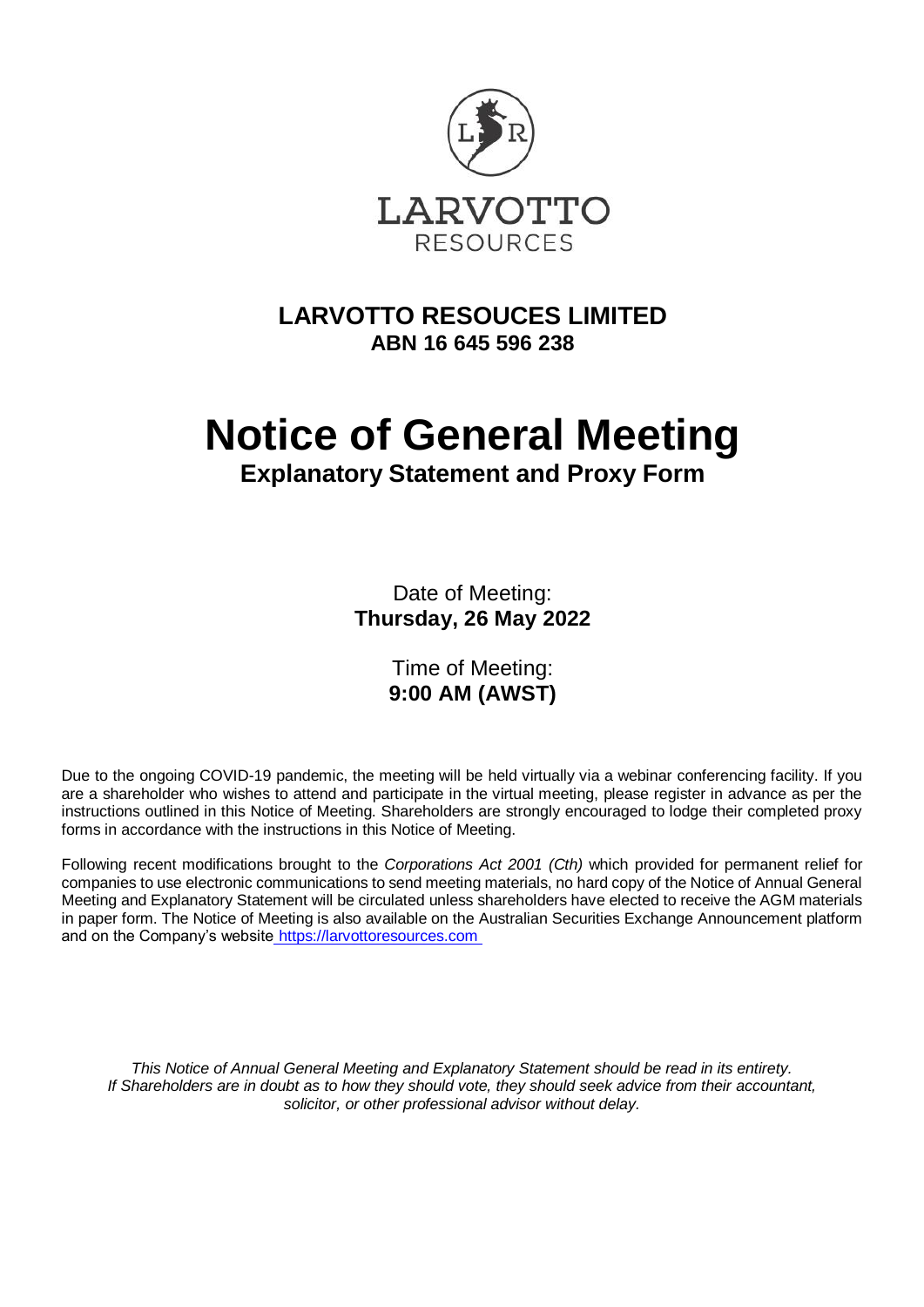## **LARVOTTO RESOURCES LIMITED**

**ABN 16 645 596 238**

**Registered office: 136 Stirling Highway, Nedlands WA 6009**

**Notice is hereby given that the Annual General Meeting of Members of Larvotto Resources Limited ("Larvotto" or the "Company") will be held virtually at 9.00am (AWST) on Thursday, 26 May 2022 ("Annual General Meeting", "AGM" or "Meeting").**

The health and safety of members and personnel, and other stakeholders, is the highest priority and the Company is acutely aware of the current circumstances as a result of COVID-19. While the COVID-19 situation remains volatile and uncertain, based on the best information available to the Board at the time of the Notice, the Company will conduct a poll on all of the resolutions in the Notice using the proxies filed prior to the Meeting.

Shareholders are encouraged to submit their proxies as early as possible, and in any event, prior to the cut-off date for proxy voting as set out in the Notice. To lodge your proxy, please follow the directions on your personalised proxy form.

Shareholders attending the AGM virtually will be able to ask questions and the Company has made provision for Shareholders who register their attendance before the start of the meeting to also cast their votes on the proposed resolutions at the AGM.

The virtual meeting can be attended using the following details:

**When**: Thursday, 26 May 2022 at 9.00am (AWST) **Topic:** Larvotto Resources Limited Annual General Meeting

#### **Register in advance for the virtual meeting:**

[https://us02web.zoom.us/webinar/register/WN\\_bhgwesrFRQSwhUhOLnvF6A](https://us02web.zoom.us/webinar/register/WN_bhgwesrFRQSwhUhOLnvF6A)

After registering, you will receive a confirmation email containing information about joining the meeting. As noted previously, the Company strongly recommends its shareholders to lodge a directed proxy as soon as possible in advance of the meeting even if they are planning to attend the meeting online. The Company will conduct a poll on each resolution presented at the meeting. The Company will accept questions during the meeting either by submitting a question through the Q&A box located on screen or by raising the hand function also located on screen at which point the Company will allow your question verbally.

The Company is happy to accept and answer questions submitted prior to the meeting by email to [cosec@larvottoresources.com](mailto:cosec@larvottoresources.com.au) The Company will address relevant questions during the meeting or by written response after the Meeting (subject to the discretion of the Company not to respond to unreasonable and/or offensive questions). If the situation in relation to COVID-19 were to change in a way that affected the position above, the Company will provide a further update ahead of the Meeting by releasing an announcement to ASX.

Any shareholders who wish to attend the AGM online should therefore monitor the Company's website and its ASX announcements for any updates about the AGM. If it becomes necessary or appropriate to make alternative arrangements for the holding or conducting of the meeting, the Company will make further information available through the ASX website at asx.com.au (ASX: LRV) and on its website at [https://larvottoresources.com.](https://larvottoresources.com/)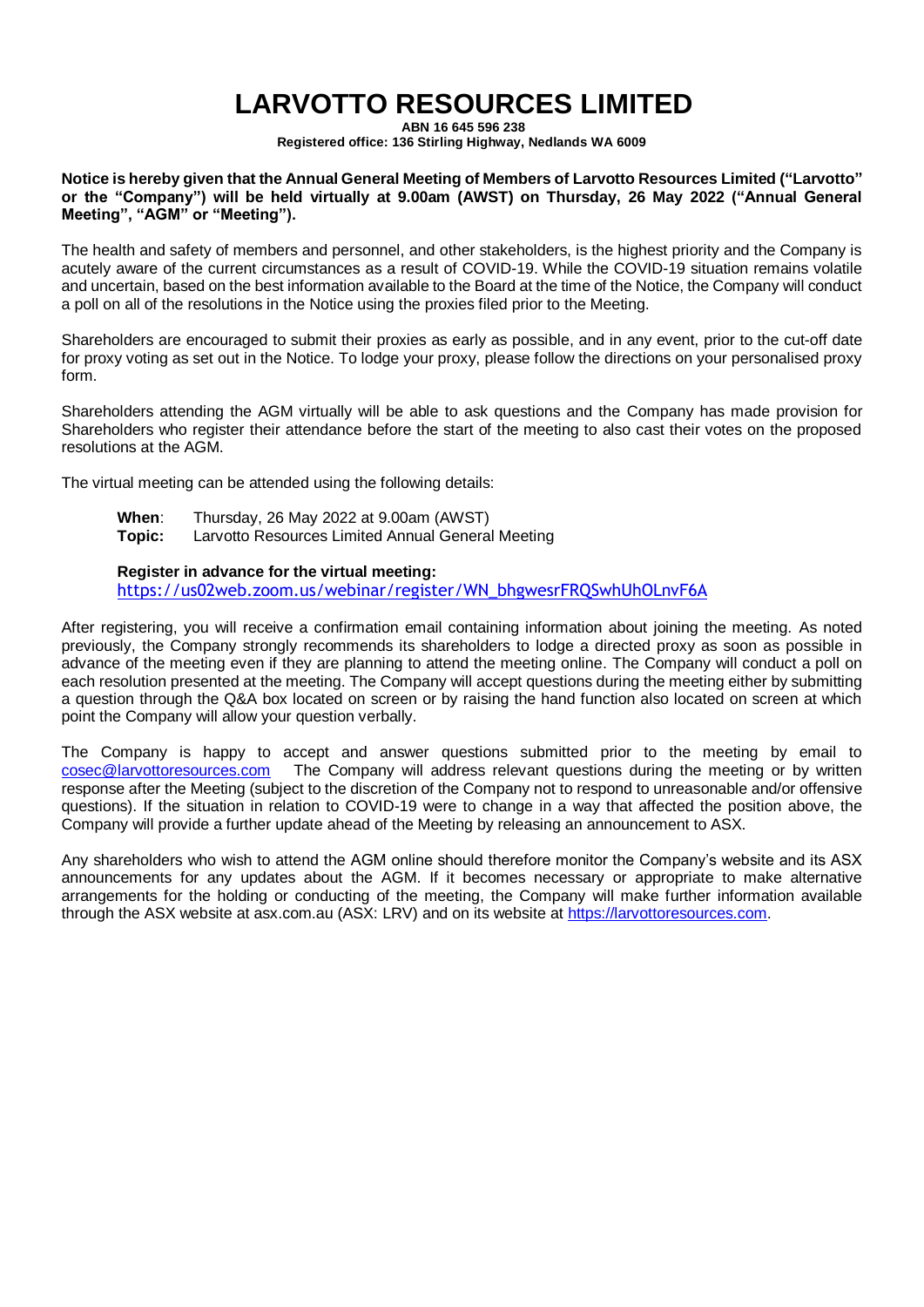## **AGENDA**

The Explanatory Statement and proxy form which accompany and form part of this Notice, include defined terms and describe in more detail the matters to be considered. Please consider this Notice, the Explanatory Statement and the proxy form in their entirety.

#### **ORDINARY BUSINESS**

#### **Receipt and consideration of Accounts & Reports**

To receive and consider the Financial Report of the Company, together with the Directors' Report (including the Remuneration Report) and Auditor's Report as set out in the Company's Annual Report for the year ended 31 December 2021.

*Note: Except for as set out in Resolution 1, there is no requirement for Shareholders to approve these reports. Accordingly, no resolution will be put to Shareholders on this item of business.*

#### **Resolution 1: Adoption of Remuneration Report**

To consider and, if thought fit, to pass the following resolution as an ordinary resolution:

*"That for the purpose of Section 250R(2) of the Corporations Act and for all other purposes, the Remuneration Report (included in the Directors' report) for the financial year ended 31 December 2021 be adopted."*

#### **Resolution 2: Re-election Ms Anna Nahajski-Staples as a Director of the Company**

To consider and, if thought fit, to pass the following resolution as an ordinary resolution:

*"That for the purposes of Section 14.2 of the Constitution, and for all over purposes, Ms Anna Nahajski-Staples, who*  retires by rotation as a Director in accordance with the Constitution of the Company, and being eligible, offers herself *for re-election, be re-elected as a Director of the Company."*

#### **Resolution 3: Appointment of Auditor**

To consider and, if thought fit, to pass the following resolution as an ordinary resolution:

*"That, for the purposes of section 327B of the Corporations Act and for all other purposes, Nexia Perth Audit Services Pty Ltd ("Nexia Perth"), being qualified to act as auditor of the Company and having consented to act as the Company's auditor, be appointed as auditor of the Company with effect on and from the close of this Annual General Meeting."*

#### **Resolution 4: Performance rights issue to Mark Tomlinson (or his Nominee)**

To consider and, if thought fit, to pass the following ordinary resolution:

*"That for the purposes of Listing Rule 10.14 and for all other purposes, approval be given to grant 1,000,000 Performance Rights to Mr Mark Tomlinson (or his Nominee), a Director of the Company, and to issue the Shares on vesting and exercise of those Performance Rights, under the Performance Rights and Option Plan on the terms and conditions set out in the Explanatory Statement.*"

A voting exclusion statement as set out below in this Notice applies to this Resolution

#### **Resolution 5: Performance rights issue to Anna Nahajski-Staples (or her Nominee)**

To consider and, if thought fit, to pass the following ordinary resolution: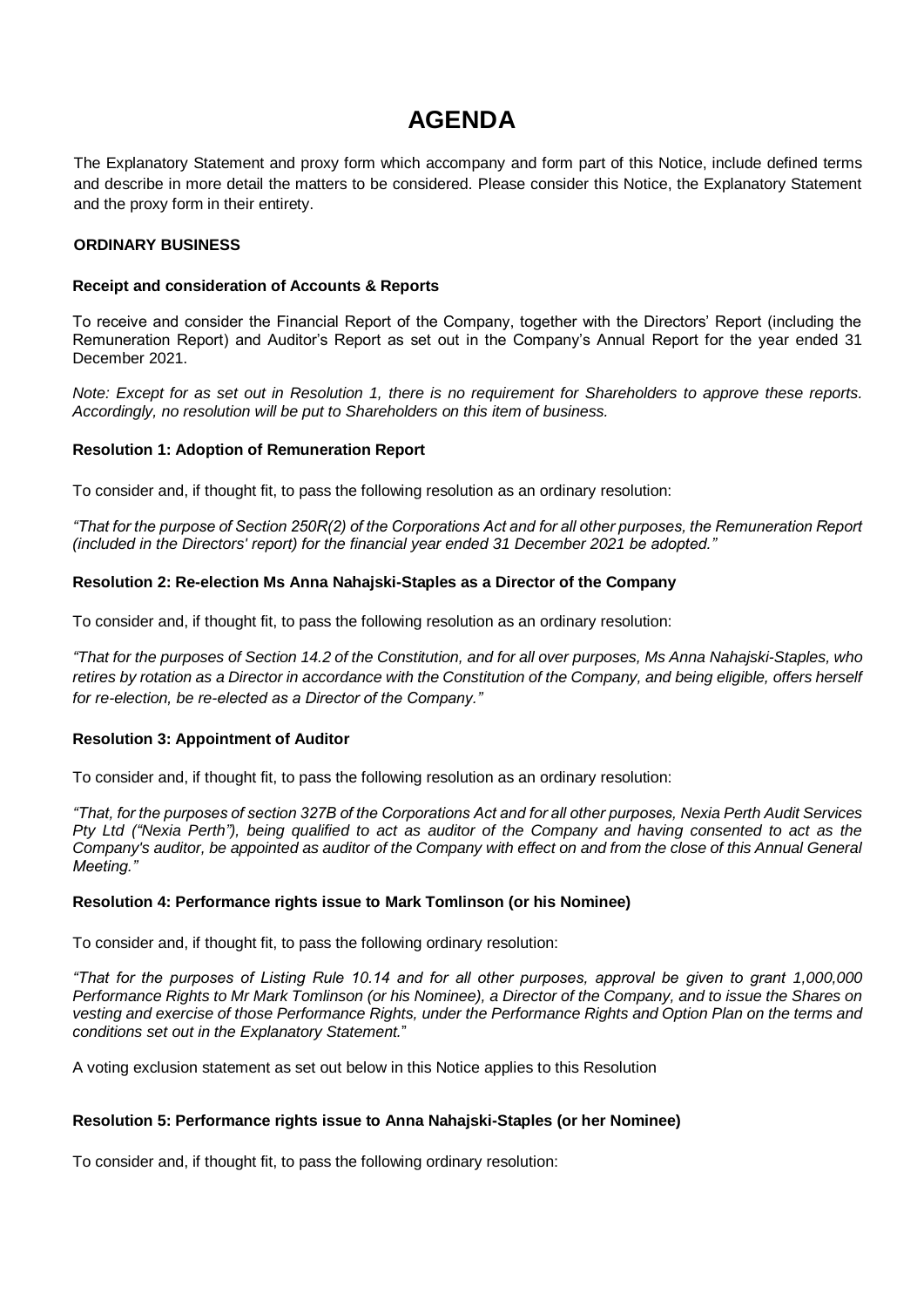"*That for the purposes of Listing Rule 10.14 and for all other purposes, approval be given to grant 900,000 Performance Rights to Ms Anna Nahajski-Staples (or her Nominee), a Director of the Company, and to issue the Shares on vesting and exercise of those Performance Rights, under the Performance Rights and Option Plan on the terms and conditions set out in the Explanatory Statement.*"

A voting exclusion statement as set out below in this Notice applies to this Resolution

#### **Resolution 6: Performance rights issue to Ronald Heeks (or his Nominee)**

To consider and, if thought fit, to pass the following ordinary resolution:

"*That for the purposes of Listing Rule 10.14 and for all other purposes, approval be given to grant 1,250,000 Performance Rights to Mr Ronald Heeks (or his Nominee), a Director of the Company, and to issue the Shares on vesting and exercise of those Performance Rights, under the Performance Rights and Option Plan on the terms and conditions set out in the Explanatory Statement.*"

A voting exclusion statement as set out below in this Notice applies to this Resolution

#### **SPECIAL BUSINESS**

#### **Resolution 7: Amendment to the Constitution**

To consider and, if thought fit, pass the following resolution as a special resolution:

*"That, in accordance with section 136(2) of the Corporations Act, and for all other purposes, approval is given for the Company to amend clause 9.8 of the Company's Constitution as set out in the Explanatory Notes to this notice with effect from the close of this meeting."*

#### **Resolution 8: Approval of 10% Placement Facility**

To consider and, if thought fit, pass the following resolution as a special resolution:

*"That, under and for the purposes of Listing Rule 7.1A and for all other purposes, Shareholders approve the issue of Equity Securities up to 10% of the issued capital of the Company (at the time of the issue) calculated in accordance with the formula prescribed in Listing Rule 7.1A.2 and on the terms and conditions in the Explanatory Statement.*

By the order of the Board

**Suzanne Irwin** Company Secretary **26 April 2022**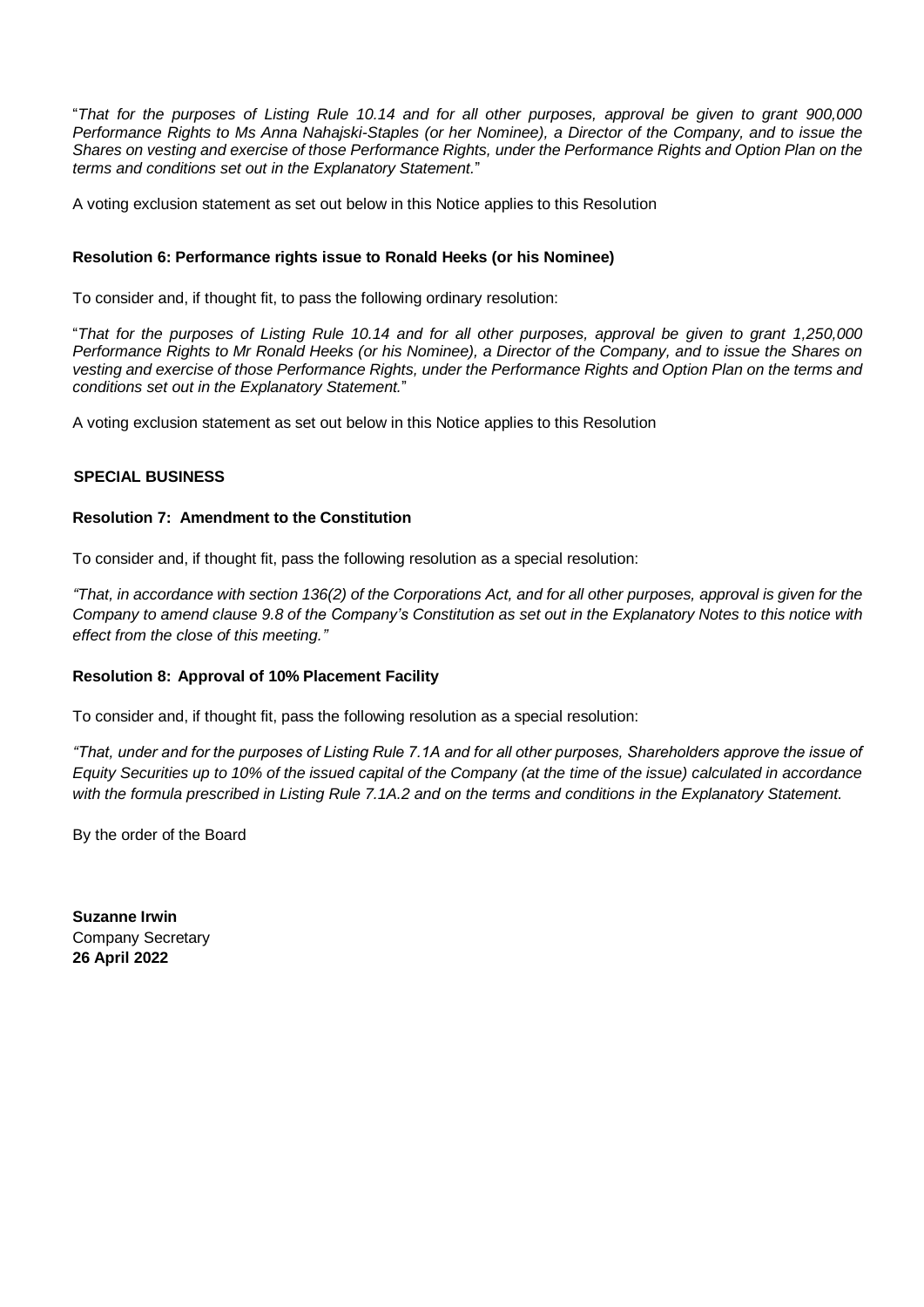#### **Notes**

- **1. Entire Notice:** The details of the resolutions contained in the Explanatory Statement accompanying this Notice of Meeting should be read together with, and form part of, this Notice of Meeting.
- **2. Record Date:** The Company has determined that for the purposes of the Annual General Meeting, shares will be taken to be held by the persons who are registered as holding the shares at 7pm on the date 48 hours before the date of the Annual General Meeting. Only those persons will be entitled to vote at the Annual General Meeting and transfers registered after that time will be disregarded in determining entitlements to attend and vote at the Annual General Meeting.

#### **3. Proxies**

- a. Votes at the Annual General Meeting may be given personally or by proxy, attorney or representative.
- b. Each shareholder has a right to appoint one or two proxies.
- c. A proxy need not be a shareholder of the Company.
- d. If a shareholder is a company, it must execute under its common seal or otherwise in accordance with its constitution or the Corporations Act.
- e. Where a shareholder is entitled to cast two or more votes, the shareholder may appoint two proxies and may specify the proportion of number of votes each proxy is appointed to exercise.
- f. If a shareholder appoints two proxies, and the appointment does not specify the proportion or number of the shareholder's votes, each proxy may exercise half of the votes. If a shareholder appoints two proxies, neither proxy may vote on a show of hands.
- g. A proxy must be signed by the shareholder or his or her attorney who has not received any notice of revocation of the authority.
- h. To be effective, Proxy Forms must be received by the Company's share registry Automic Group no later than 48 hours before the commencement of the Annual General Meeting, i.e. no later than 9:00am AWST on Tuesday, 24 May 2022. Any proxy received after that time will not be valid for the scheduled meeting.
	- i. By post to Automic Group Perth, GPO Box 5193, Sydney NSW 2001
	- ii. In person to Level 5, 191 St Georges Terrace, Perth WA 6000
	- iii. By fax to +61 2 8583 3040 (within Australia)

#### **4. Corporate Representative**

Any corporate shareholder who has appointed a person to act as its corporate representative at the Annual General Meeting should provide that person with a certificate or letter executed in accordance with the Corporations Act authorising him or her to act as that company's representative. The authority may be sent to the Company and/or registry in advance of the Annual General Meeting or handed in at the Annual General Meeting when registering as a corporate representative.

#### **5. How the Chair will vote Undirected Proxies**

Subject to the restrictions set out in Note 6 below, the Chair of the Annual General Meeting will vote undirected proxies in favour of all the proposed resolutions.

#### **6. Voting Exclusion Statement:**

#### **Resolution 1.**

In accordance with sections 250R(4) and 250BD(1) of the Corporations Act, a vote must not be cast (in any capacity, including as a proxy), and the Company will disregard any votes purported to be cast, on this resolution by, or on behalf of, a member of the Key Management Personnel, details of whose remuneration are included in the remuneration report, or a Closely Related Party of such a member (KMP voter), unless the KMP voter is casting a vote on this resolution on behalf of a person who is not a KMP voter (including as a proxy) and either:

(a) the KMP voter is appointed as a proxy by writing that specifies the way the proxy is to vote on the resolution; or

- (b) the KMP voter is the Chair of the meeting and the appointment of the Chair as proxy:
	- a. does not specify the way the proxy is to vote on the resolution; and
	- b. expressly authorises the Chair to exercise the proxy even if the resolution is connected directly or indirectly with the remuneration of a member of the key management personnel for the Company or the consolidated entity.

If you appoint the Chair as your proxy and you do not direct the Chair how to vote, you will be expressly authorising the Chair to exercise the proxy even if the relevant resolution is connected directly or indirectly with the remuneration of a member of the Key Management Personnel for the Company.

If the Chair of the Meeting is appointed as a proxy for a person who is permitted to vote on Resolution 1, the Chair will vote any proxies which do not indicate on their Proxy Form the way the Chair must vote, in favour of Resolution 1. In exceptional circumstances, the Chair may change his or her voting intention on the Resolution, in which case an ASX announcement will be made. Shareholders may also choose to direct the Chair to vote against the Resolution or to abstain from voting.

If you purport to cast a vote other than as permitted above, that vote will be disregarded by the Company (as indicated above), and you may be liable for breaching the voting restrictions that apply to you under the Corporations Act.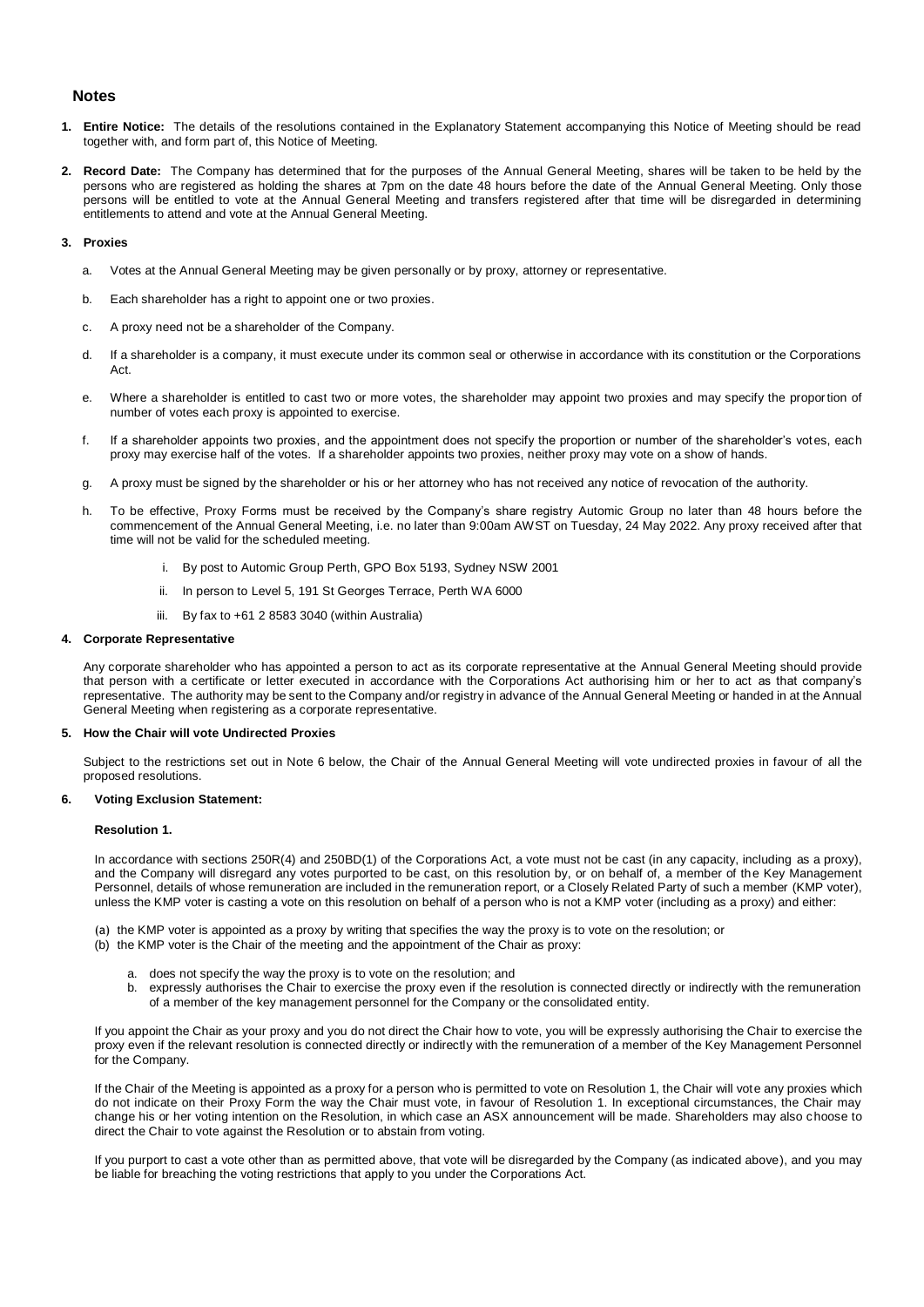#### **Resolution 2 & 3**

There are no Voting exclusions on these resolutions.

#### **Resolutions 4 to 6**

The Company will disregard any votes cast in favour of the Resolutions by or on behalf of a person referred to in rule 10.14.1, 10.14.2 or 10.14.3 who is eligible to participate in the employee incentive scheme in question.

However, this does not apply to a vote cast in favour of a resolution by:

- (a) a person as a proxy or attorney for a person who is entitled to vote on the resolution, in accordance with directions given to the proxy or attorney to vote on the resolution in that way; or
- (b) the chair of the meeting as proxy or attorney for a person who is entitled to vote on the resolution, in accordance with a direction given to the chair to vote on the resolution as the chair decides; or
- (c) a holder acting solely in a nominee, trustee, custodial or other fiduciary capacity on behalf of a beneficiary provided the f ollowing conditions are met:
	- i. the beneficiary provides written confirmation to the holder that the beneficiary is not excluded from voting, and is not an associate of a person excluded from voting, on the resolution; and
	- ii. the holder votes on the resolution in accordance with directions given by the beneficiary to the holder to vote in that way.

To the extent required by section 250BD of the Corporations Act, a person appointed as a proxy must not vote, on the basis of that appointment, on Resolutions 4 to 6, if the person is either a member of the Company's Key Management Personnel (whose remuneration is disclosed in the Remuneration Report) or a Closely Related Party of such a member and the appointment does not specify the way the proxy is to vote on the Resolution. However, the proxy may vote if the proxy is the Chair and the appointment expressly authorises the Chairperson to exercise the proxy even if the Resolution is connected directly or indirectly with the remuneration of a member of Key Management Personnel. If the Chair is appointed as your proxy and you have not specified the way the Chair is to vote on Resolutions 4 to 6 by signing and returning the Proxy Form (including via an online voting facility), you are considered to have provided the Chair with an express authorisation for the Chair to vote the proxy in accordance with the Chair's intention, even though the Resolution is connected directly or indirectly with the remuneration of Key Management Personnel.

A vote on Resolutions 4 to 6 must not be cast as a proxy by or on behalf of any of the following persons:

- (a) a member of the Key Management Personnel details of whose remuneration are included in the Remuneration Report; or
- (b) a Closely Related Party of such a member.

However, a person described above may cast a vote on Resolutions 4 to 6 as a proxy if the vote is not cast on behalf of a person described above and either:

- (a) the person is appointed as a proxy by writing that specifies the way the proxy is to vote on the resolution; or
- (b) the person is the Chair of the meeting and the appointment of the chair as proxy:
	- a. does not specify the way the proxy is to vote on the Resolution; and
	- b. expressly authorises the Chair to exercise the proxy even if the Resolution is connected directly or indirectly with the remuneration of a member of the Key Management Personnel for the Company.

#### **Resolution 7**

There are no Voting exclusions on this resolution.

#### **Resolution 8**

As at the date of dispatch of this Notice, the Company is not proposing to make an issue of Equity Securities under Listing Rule 7.1A.2 and, therefore, a voting exclusion statement is not required by Listing Rule 7.3A.7.

#### **7. Special Resolutions**

Resolutions 7 and 8 are proposed as special resolutions. For a special resolution to be passed, at least 75% of the votes validly cast on the resolution by shareholders (by number of shares) must be in favour of the resolution.

#### **8. Enquiries**

Shareholders are invited to contact the Company Secretary, Suzanne Irwin on +61(3) 9692 7222 if they have any queries in respect of the matters set out in this Notice.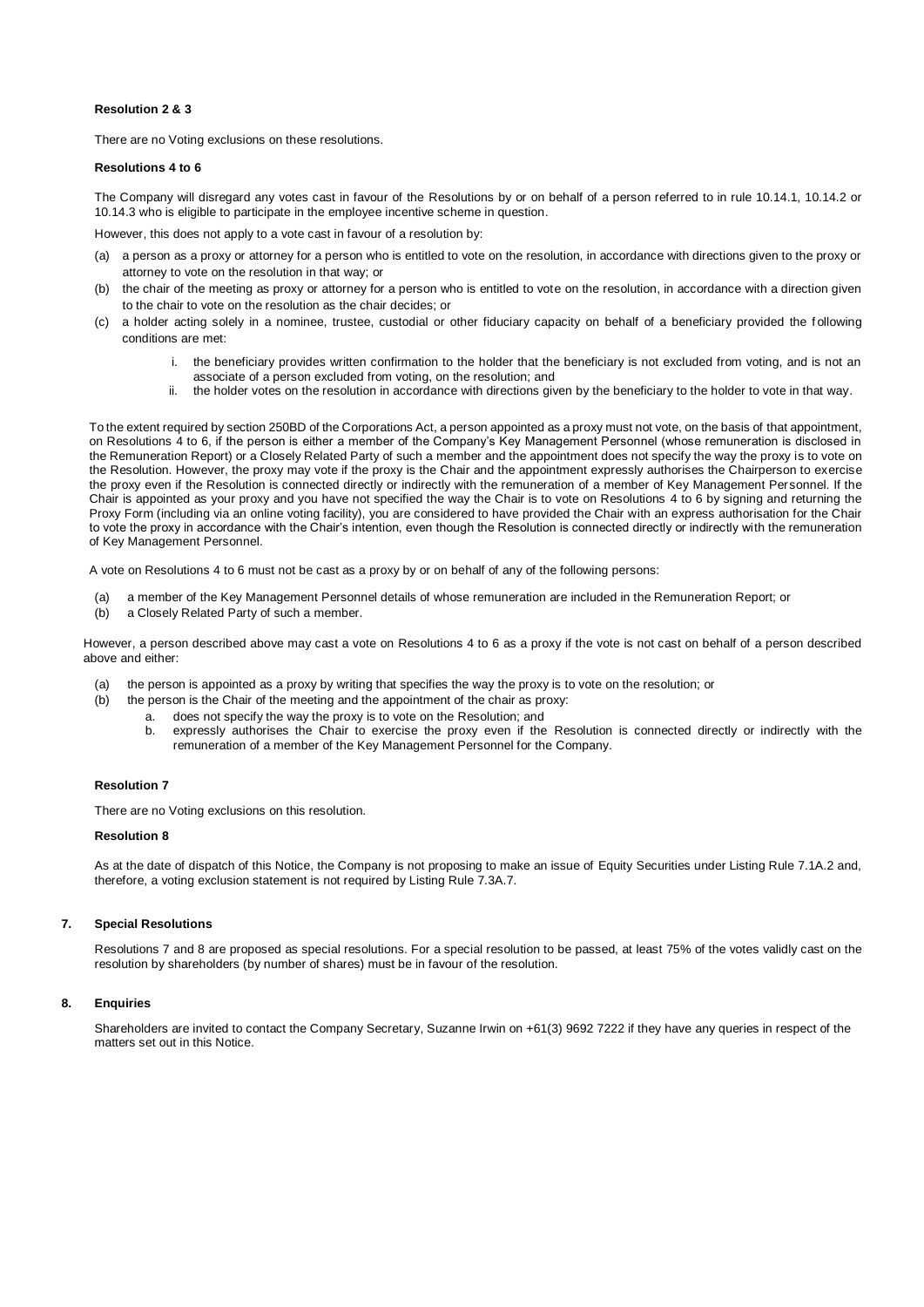#### **EXPLANATORY STATEMENT**

#### **Purpose of Information**

This Explanatory Statement ("**Statement**") accompanies and forms part of the Company's Notice of Annual General Meeting ("**Notice**") for the 2022 Annual General Meeting ("**Meeting**") will be held virtually via a webinar conferencing facility at 9.00am (AWST) on Thursday, 26 May 2022.

The Notice incorporates, and should be read together, with this Statement.

#### **Receipt and consideration of Accounts & Reports**

A copy of the Annual Report for the financial year ended 31 December 2021 (which incorporates the Company's financial report, reports of the Directors (including the Remuneration Report) and the auditors) is not enclosed as there is no longer a requirement for the Company to incur the printing and distribution cost associated with doing so for all Shareholders. You may obtain a copy free of charge in hard copy form by contacting the Company by phone at +61 3 9692 7222, and you may request that this occurs on a standing basis for future years.

Alternatively, you may access the Annual Report at the Company's website [www.larvottoresources.com](http://www.larvottoresources.com/) or via the Company's announcement platform on ASX under the ASX Code "LRV". Except as set out in Resolution 1, no resolution is required on these reports.

Shareholders will have the opportunity to ask questions about or make comments on, the 2021 Annual Report and the management of the Company. The auditor will be invited to attend, to answer questions about the audit of the Company's 2021 Annual Financial Statements.

#### **Resolution 1: Adoption of Remuneration Report**

#### *Background*

Section 250R(2) of the Corporations Act requires that a resolution to adopt the Remuneration Report must be put to the vote at the Annual General Meeting. The vote on this Resolution is advisory only and does not bind the Directors or the Company.

The Remuneration Report is set out in the Directors' Report in the Company's 2021 Annual Report. The Remuneration Report sets out the Company's remuneration arrangements for the Directors and senior management of the Company.

In accordance with Section 250SA of the Corporations Act, Shareholders will be provided with a reasonable opportunity to ask questions concerning, or make comments on, the Remuneration Report at the Annual General Meeting.

In accordance with Division 9 of Part 2G.2 of the Corporations Act, if twenty five (25%) per cent or more of votes that are cast are voted against the adoption of the Remuneration Report at two consecutive Annual General Meetings, Shareholders will be required to vote at the second of those Annual General Meetings on a resolution (a "spill resolution") that another meeting be held within 90 days at which all of the Company's Directors (other than the Managing Director) must go up for re-election.

The Directors will consider the outcome of the vote and comments made by Shareholders on the Remuneration Report at the Meeting when reviewing the Company's remuneration policies.

#### *Directors Recommendation*

Noting that each Director has a personal interest in their own remuneration from the Company (as such interests are described in the Remuneration Report) and, as described in the voting exclusions on this resolution (set out in the Notice of AGM), that each Director (or any Closely Related Party of a Director) is excluded from voting their shares on this resolution, the Directors recommend that Shareholders vote in favour of Resolution 1 to adopt the Remuneration Report.

The Chair of the Meeting intends to vote undirected proxies in favour of Resolution 1.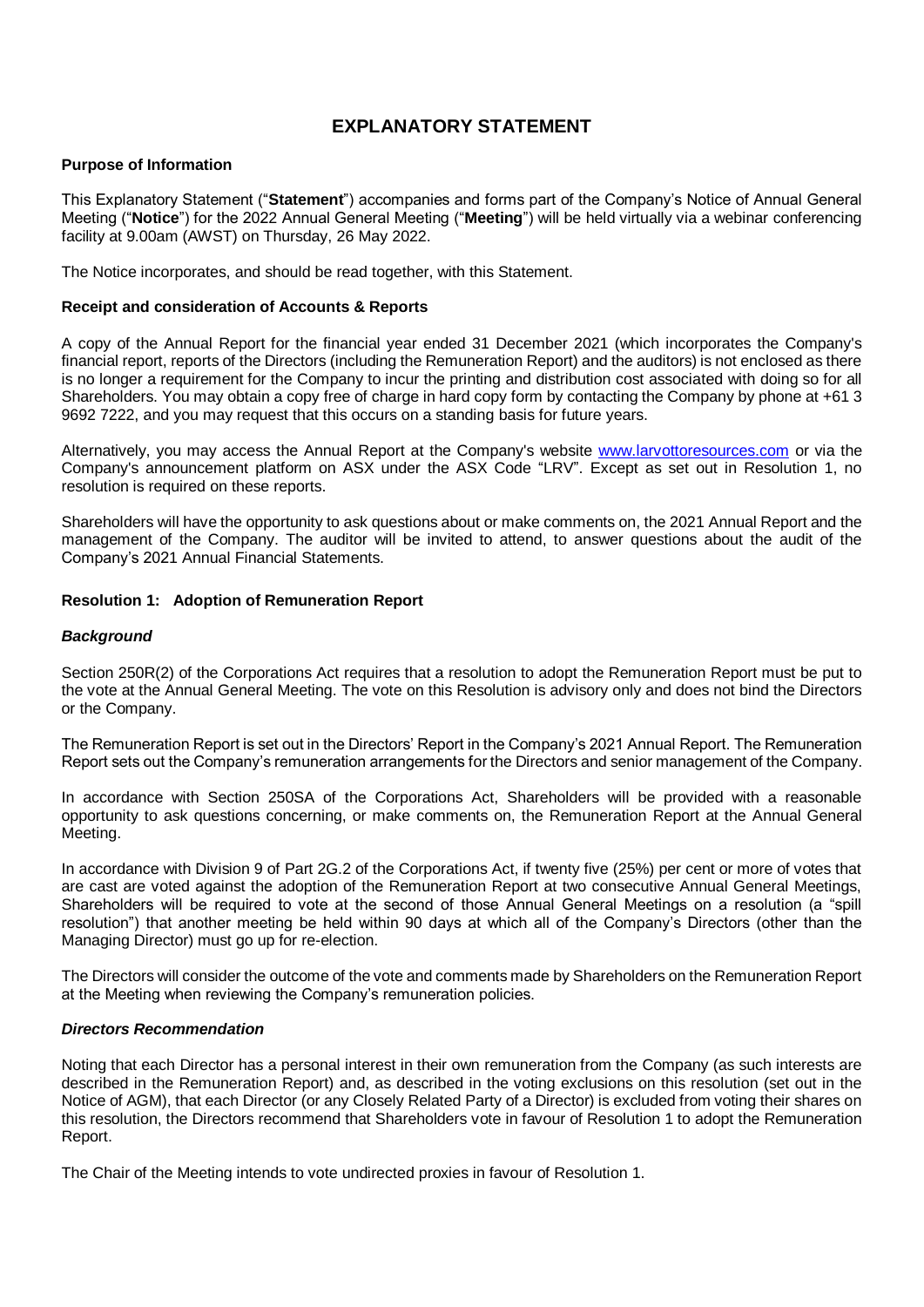#### *Voting Exclusions*

See Note 6 for voting exclusions on this resolution.

#### **Resolution 2: Re-election of Ms. Anna Nahajski-Staples as a Director of the Company**

#### **Background**

Section 14.2 of the Company's Constitution states that at the Company's annual general meeting every year, onethird of the directors shall retire from office, with the retiring Director being eligible for re-election.

Ms Anna **Nahajski-Staples** was appointed as a Director of the Company on 2 November 2020 and offers herself for re-election under section 14.2 of the Constitution.

Ms Anna **Nahajski-Staples** is an experienced investment banker with 28 years' experience (15 years in the mining sector) representing over half a billion dollars in transactions. She is currently Director of corporate advisory firm Paloma Investments and Managing Director of Nevada-focused gold explorer Moneghetti Minerals. In 2017 Anna was a founding Director of NZ-focused Siren Gold (ASX: SNG) and has specialised in financing junior explorers over the past decade.

Anna is a Fellow of Finsia, a graduate of the Governance Institute of Australia (2009) and the AICD (2007) and studied accounting at Harvard University (1993) before receiving a Bachelor of Business Administration from the University of Washington.

#### *Directors Recommendation*

The Board (with Ms Staples abstaining) recommends that shareholders vote in favour of the re-election of Ms Staples.

The Chairman of the meeting intends to vote undirected proxies in favour of Ms Staples' re-election.

#### *Voting Exclusions*

See Note 6 for voting exclusions on this resolution.

#### **Resolution 3: Approval of Appointment of Auditor**

#### **Background**

The Directors appointed Nexia Perth Audit Services Pty Ltd ("Nexia Perth") as the Company's auditor on 12 March 2021.The auditor holds office until the Company's Annual General Meeting, where the appointment is confirmed by the members. The Company now seeks Shareholder approval for the appointment of Nexia Perth as auditor of the Company and its controlled entities in accordance with section 327B of the Corporations Act.

Pursuant to section 328B of the Corporations Act, the Company has received written notice of nomination from a Shareholder of the Company for Nexia Perth to be appointed as the Company's auditor. A copy of the notice of nomination is attached to this Explanatory Statement as Annexure A. Nexia Perth has given, and not withdrawn its written consent to act as the Company's auditor (subject to Shareholder approval).

If Resolution 3 is passed, the appointment of Nexia Perth as the Company's auditor will take effect at the close of this Meeting.

#### *Directors Recommendation*

The Board recommends that shareholders vote in of this Resolution.

The Chair of the meeting intends to vote undirected proxies in favour of this Resolution.

#### *Voting Exclusions*

See Note 6 for voting exclusions on this resolution.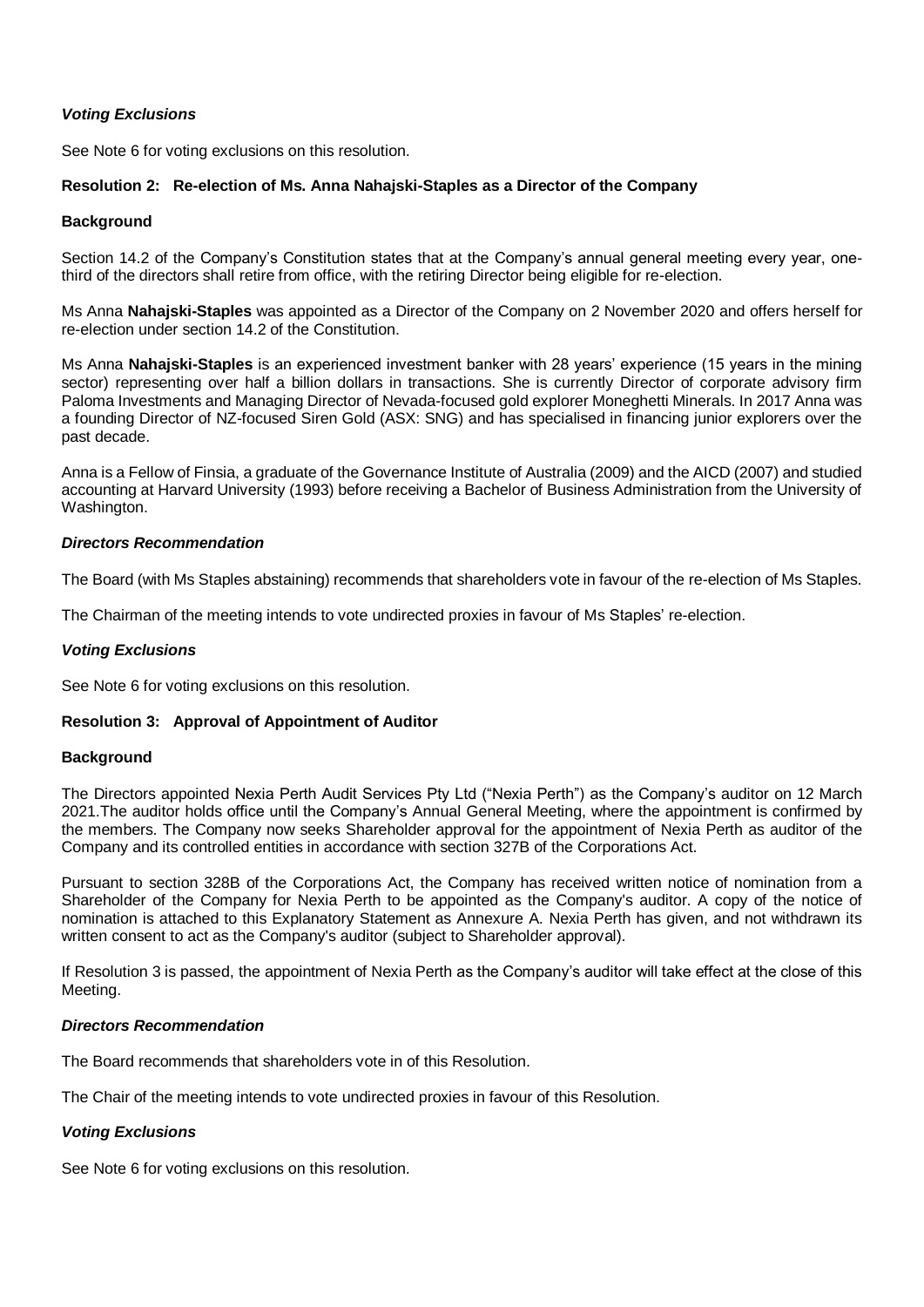#### **Resolutions 4 to 6: Performance rights issue to Mr Mark Tomlinson (or his Nominee), Ms Anna Nahajski-Staples (or her Nominee) and Mr Ronald Heeks (or his Nominee)**

#### **Background**

Resolutions 4 to 6 seek shareholder approval pursuant to ASX Listing Rule 10.14 for the issue of 3,150,000 performance rights (**Rights**), with each Right to convert to one fully paid ordinary share in the Company, under the Company's Performance Rights and Options Plan (the **Plan**).

The Directors consider the proposed award of Rights to be appropriate for the roles and in line with shareholder interests and are hereby put to shareholders for approval.

ASX Listing Rule 10.14 requires shareholder approval to be obtained where an entity issues, or agrees to issue, securities under an employee incentive scheme to a director of the entity, an associate of the director, or a person whose relationship with the entity, director or associate of the director is, in the ASX's opinion, such that approval should be obtained. Accordingly, Resolutions 4 to 6 seeks shareholder approval under ASX Listing Rule 10.14 to allow the issue of Performance Rights to Mr Mark Tomlinson (or his Nominee), Ms Anna Nahajski-Staples (or her Nominee) and Mr Ronald Heeks (or his Nominee) under the Company's Plan.

If shareholders approve Resolutions 4 to 6, the Company will proceed with the issue of Performance Rights to Mr Mark Tomlinson (or his Nominee), Ms Anna Nahajski-Staples (or her Nominee) and Mr Ronald Heeks (or his Nominee) on the terms and conditions as set out in this Notice.

Furthermore, Exception 14 in ASX Listing Rule 7.2 provides that ASX Listing Rule 7.1 does not apply where shareholder approval for an issue of securities is obtained under ASX Listing Rule 10.14. If shareholder approval is given for the purposes of ASX Listing Rule 10.14, no further approval will be required under ASX Listing Rule 7.1 for the proposed grant of Rights or the shares issued upon conversion of those rights by Mr Mark Tomlinson (or his Nominee), Ms Anna Nahajski-Staples (or her Nominee) and Mr Ronald Heeks (or his Nominee). The Rights or shares issued on conversation of the rights issued pursuant to Resolutions 4 to 6 will not deplete the Company's 15% Placement Capacity under ASX Listing Rule 7.1.

If shareholders do not approve Resolutions 4 to 6, the proposed issue of Performance Rights to Mr Mark Tomlinson (or his Nominee), Ms Anna Nahajski-Staples (or her Nominee) and Mr Ronald Heeks (or his Nominee) will not proceed, and the Board would need to consider alternative remuneration options.

To ensure Larvotto Resources can attract and retain the executive talent, the Board considers it is important for Larvotto Resources to offer incentives to its directors and executives that are in line with market practice and in alignment with the interests of shareholders,

#### **ASX Listing Rule 10.15**

ASX Listing Rule 10.15 contains requirements as to the contents of a notice sent to shareholders for the purposes of ASX Listing Rule 10.14. This required information is set out in **Schedule 1** of this Notice

#### **Approval not sought under Chapter 2E of the Corporations Act.**

Chapter 2E of the Corporations Act regulates the provision of financial benefits to related parties of a public company. For the purposes of Chapter 2E, the Directors are related parties of the Company, by virtue of section 228(2) of the Corporations Act. A "financial benefit" is defined in the Corporations Act in broad terms and expressly includes a public company issuing securities.

Section 208 of the Corporations Act prohibits a public company giving a financial benefit to a related party unless one of a number of exceptions applies or shareholder approval is obtained. Relevantly, one exception is where the benefit constitutes "reasonable remuneration" in respect of the duties and responsibilities of the related party in the management of the public company.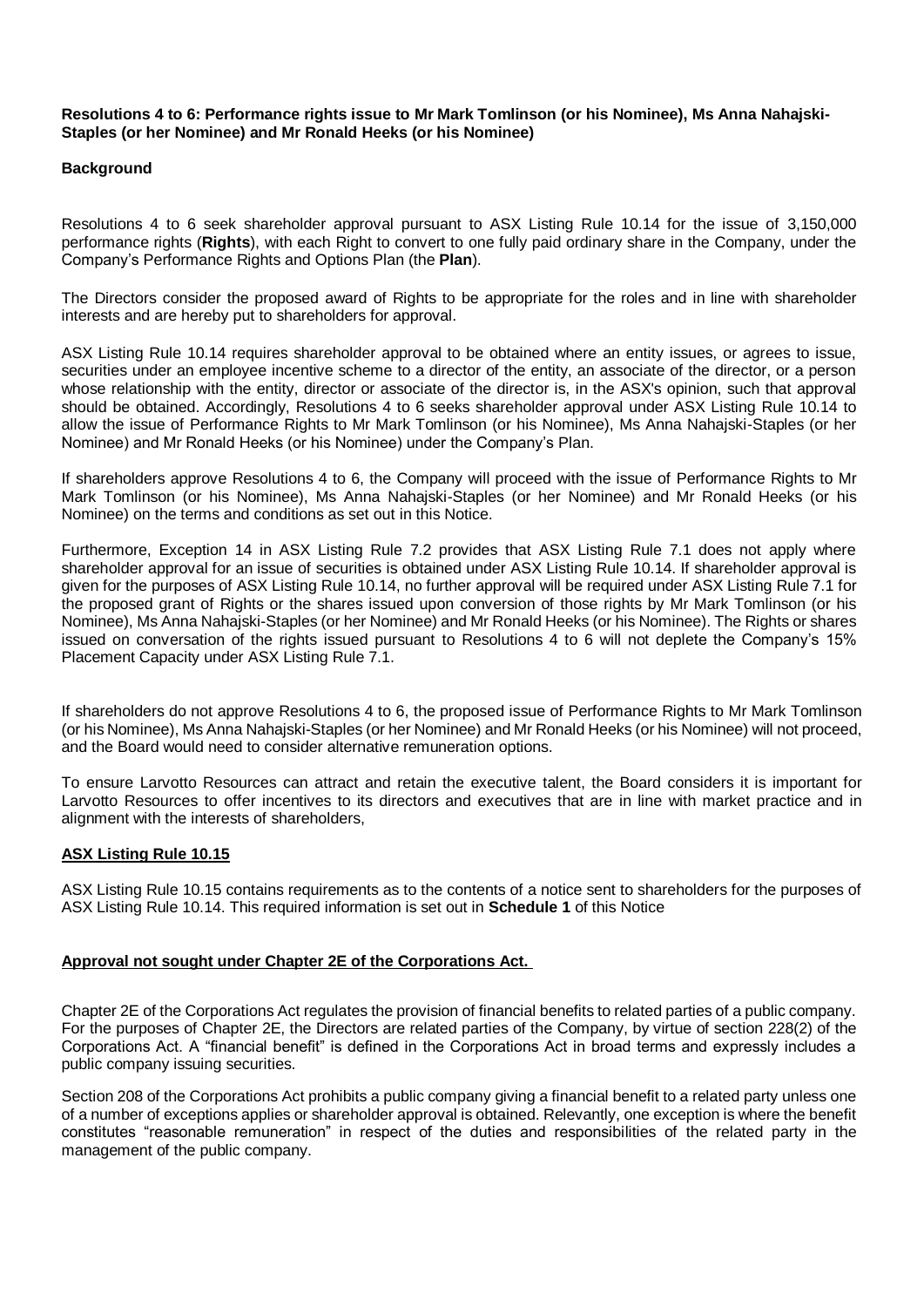For the reasons detailed above and in Schedule 1, in the view of the Board, the issue of the Rights constitutes "reasonable remuneration" and, as the provision of such benefits is expressly permitted by section 211(1) of the Corporations Act, the Board does not consider the Company is required to seek shareholder approval under Chapter 2E of the Corporations Act in order to give Mr Mark Tomlinson, Ms Anna Nahajski-Staples and Mr Ronald Heeks, the financial benefit that is inherent in the issue to them of the Rights.

#### *Directors Recommendation*

Each of the Directors do not wish to make a recommendation to Shareholders about Resolutions 4 to 6, on the basis that these resolutions are connected with the remuneration of a director, and the Directors consider it appropriate to abstain from making recommendations about remuneration related resolutions.

The Chair of the meeting intends to vote undirected proxies in favour of this Resolution.

#### *Voting Exclusions*

See Note 6 for voting exclusions on this resolution

#### **Resolution 7: Amendment to Constitution**

#### **Background**

ASX is replacing CHESS with a new system that will provide the clearing and settlement services offered by CHESS today and other new services. Rule changes associated with this will allow up to 4 joint holders of a security.

The Company's Constitution currently limits the number of registered joint holders of a share to 3 joint holders.

#### **Proposed change**

Currently, clause 9.8 of the Company's constitution states that:

*"If more than three persons are registered as holders of Shares in the Company in the Register of Shareholders (or a request is made to register more than three persons), then only the first three persons will be regarded as holders of Shares in the Company and all other names will be disregarded by the Company for all purposes."*

The proposed amendment to clause 9.8 is as follows:

*"The Company is entitled to and in respect of CHESS Holdings, must:*

- *(a) record the names of only the first 4 joint holders of a Share on the Register;*
- *(b) regard the 4 joint holders of a Share appearing first on the Register as the registered holders of that Share to the exclusion of any other holders; and*
- *(c) disregard the entitlement of any person to be registered on the Register as a holder if the name of the person would appear on the Register after the first 4 holders for that Share."*

Resolution 7 is proposed as special resolutions. For a special resolution to be passed, at least 75% of the votes validly cast on the resolution by shareholders (by number of shares) must be in favour of the resolution.

#### *Directors Recommendation*

The Board recommends that shareholders vote in of this Resolution.

The Chair of the meeting intends to vote undirected proxies in favour of this Resolution.

#### **Resolution 8: Approval of 10% Placement Facility**

#### **Background**

Listing Rule 7.1A enables eligible entities to issue Equity Securities up to 10% of its issued share capital through placements over a 12-month period after the Annual General Meeting ("**10% Placement Facility**"). The 10% Placement Facility is in addition to the Company's 15% placement capacity under Listing Rule 7.1.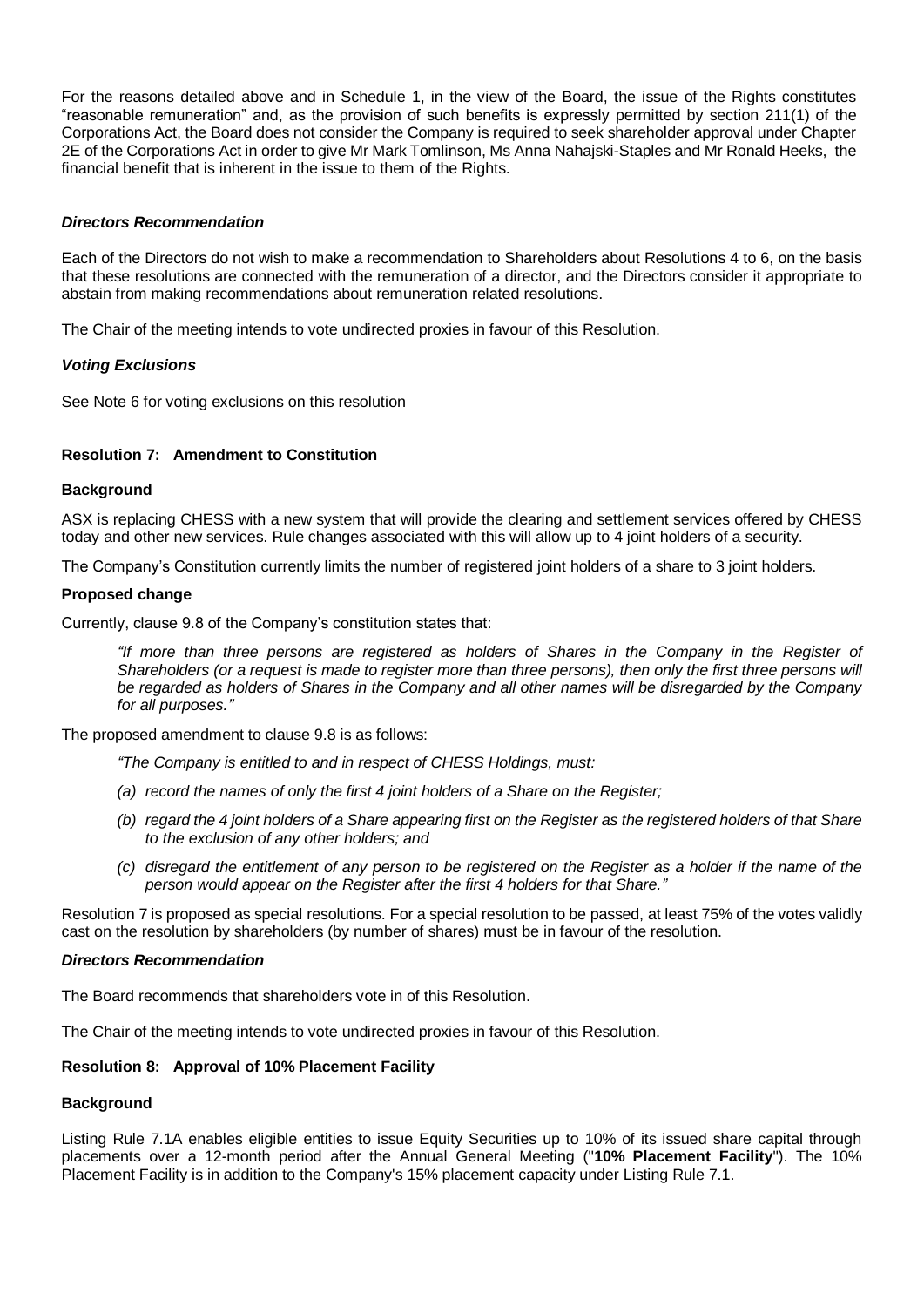An eligible entity for the purposes of Listing Rule 7.1A is an entity that is not included in the S&P/ASX 300 Index and has a market Capitalisation of \$300 million or less. The Company is an eligible entity.

Resolution 5 seeks Shareholder approval by way of a special resolution to have the ability, if required, to issue Equity Securities under the 10% Placement Facility. The effect of Resolution 5 will be to allow the Company to issue Equity Securities under Listing Rule 7.1A during the 10% Placement Period without any further Shareholder approval, in addition to the Company's 15% placement capacity under Listing Rule 7.1.

If Shareholders approve Resolution 5, the number of Equity Securities permitted to be issued under the 10% Placement Facility will be determined in accordance with the formula prescribed in Listing Rule 7.1A.2 (see below).

If Resolution 5 is not passed, the Company will not be able to access the additional 10% capacity to issue equity securities to issue equity securities without Shareholder provided for in Listing Rule 7.1A and will remain subject to the 15% limit on issuing equity securities without Shareholder approval set out in Listing Rule 7.1.

Resolution 5 is a special resolution and therefore requires approval of 75% of the votes cast by Shareholders present and eligible to vote at this Meeting (in person, by proxy, by attorney or, in the case of a corporate Shareholder, by a corporate representative).

#### **Description of Listing Rule 7.1A**

#### *(a) Shareholder approval*

The ability to issue Equity Securities under the 10% Placement Facility is subject to Shareholder approval by way of a special resolution at an Annual General Meeting. This means it requires approval of 75% of the votes cast by Shareholders present and eligible to vote (in person, by proxy, by attorney or, in the case of a corporate Shareholder, by a corporate representative).

#### *(b) Equity Securities*

Any Equity Securities issued under the 10% Placement Facility must be in the same class as an existing quoted class of Equity Securities of the Company.

For the purposes of this section, the existing class of quoted securities to which the 10% Placement Facility will apply, is the Company's Fully Paid Ordinary Shares (ASX:LRV).

#### *(c) Formula for calculating 10% Placement Facility*

Listing Rule 7.1A.2 provides that eligible entities which have obtained Shareholder approval at an Annual General Meeting may issue or agree to issue, during the 12-month period after the date of the Annual General Meeting, a number of Equity Securities calculated in accordance with the following formula:

**(A x D)–E**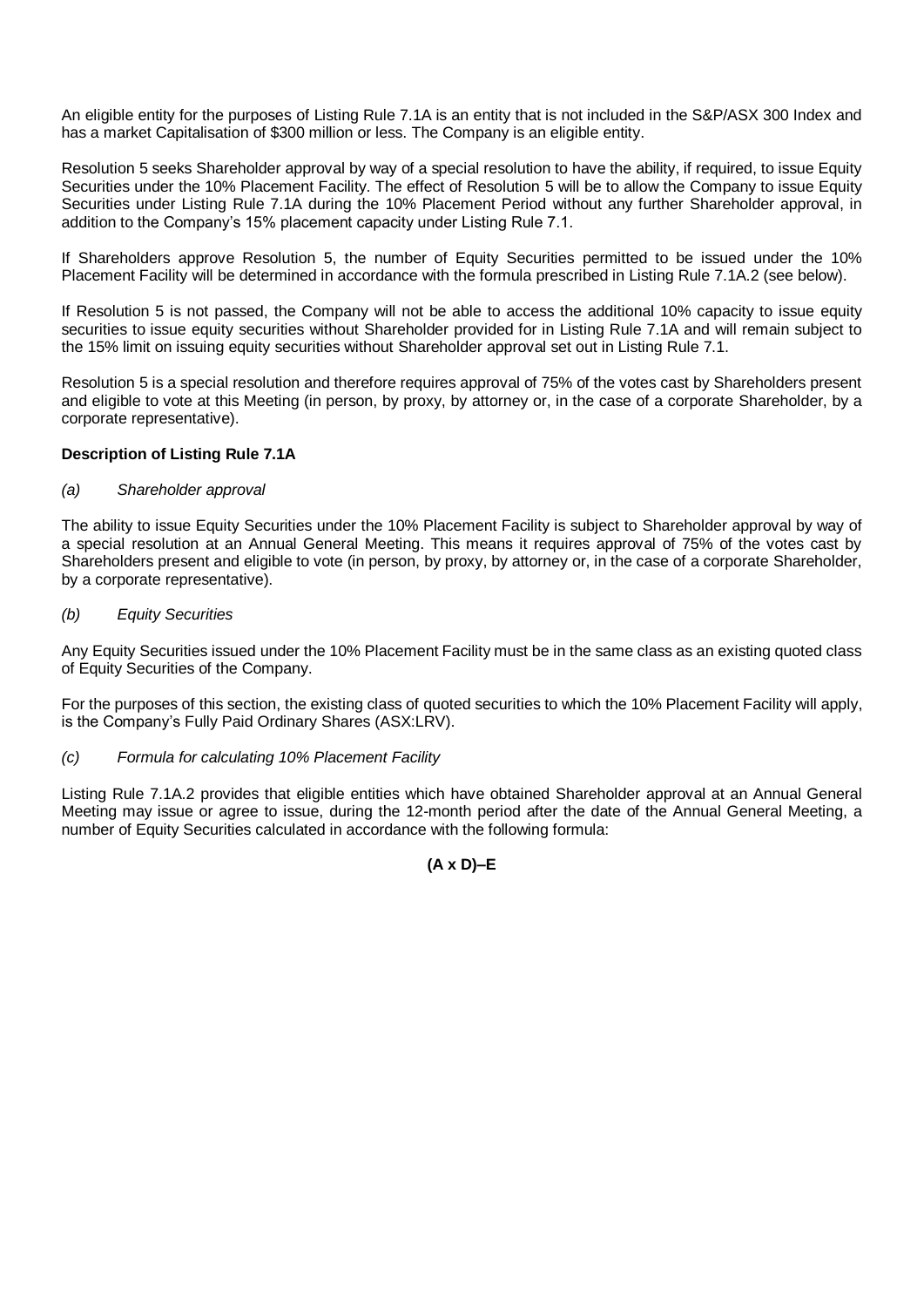- **A** is the number of shares on issue at the commencement of the "relevant period" (which, for the Company, is the 12 month period immediately preceding the date of the issue or agreement):
	- (A) plus the number of fully paid shares issued in the relevant period under an exception in Listing Rule 7.2, other than exception 9, 16 or 17;
	- (B) plus the number of fully paid shares issued in the relevant period on the conversion of convertible securities within rule 7.2 exception 9 where:
		- (i) the convertible securities were issued or agreed to be issued before the commencement of the relevant period; or
		- (ii) the issue of, or agreement to issue, the convertible securities was approved, or taken under the Listing Rules to have been approved, under rule 7.1 or rule 7.4;
	- (C) plus the number of fully paid shares issued in the relevant period under an agreement to issue securities within rule 7.2 exception 16 where:
		- (i) the agreement was entered into before the commencement of the relevant period; or
		- (ii) the agreement or issue was approved, or taken under the Listing Rules to have been approved, under rule 7.1 or rule 7.4;
	- (D) plus the number of fully paid shares issued in the relevant period with approval under Listing Rules 7.1 or 7.4;
	- (E) plus the number of partly paid shares that became fully paid in the relevant period;
	- (F) less the number of fully paid shares cancelled in the relevant period.

Note that A has the same meaning in Listing Rule 7.1 when calculating an entity's 15% placement capacity.

- **D** is 10%
- **E** is the number of Equity Securities issued or agreed to be issued under Listing Rule 7.1A.2 in the relevant period where the issue or agreement has not been subsequently approved by Shareholders under Listing Rule 7.4.
- *(d) Listing Rule 7.1 and Listing Rule 7.1A*

The ability of an entity to issue Equity Securities under Listing Rule 7.1A is in addition to the entity's 15% placement capacity under Listing Rule 7.1.

The actual number of Equity Securities that the Company will have capacity to issue under Listing Rule 7.1A will be calculated at the date of issue of the Equity Securities in accordance with the formula prescribed in Listing Rule 7.1A.2 (refer above).

#### *(e) Nature of consideration for issue and Minimum Issue Price*

The Equity Securities issued under Listing Rule 7.1A must be issued for a cash consideration per security which must be not less than 75% of the VWAP of Equity Securities in the same class calculated over the 15 trading days on which trades in that class were recorded immediately before:

- (i) the date on which the price at which the Equity Securities are to be issued is agreed by the Company and the recipient of the securities; or
- (ii) if the Equity Securities are not issued within 10 trading days of the date in paragraph (i) above, the date on which the Equity Securities are issued.

#### *(f) 10% Placement Period*

Shareholder approval of the 10% Placement Facility under Listing Rule 7.1A commences on the date of the Annual General Meeting at which the approval is obtained and expires on the first to occur of the following:

(i) the date that is 12 months after the date of the Annual General Meeting at which the approval is obtained;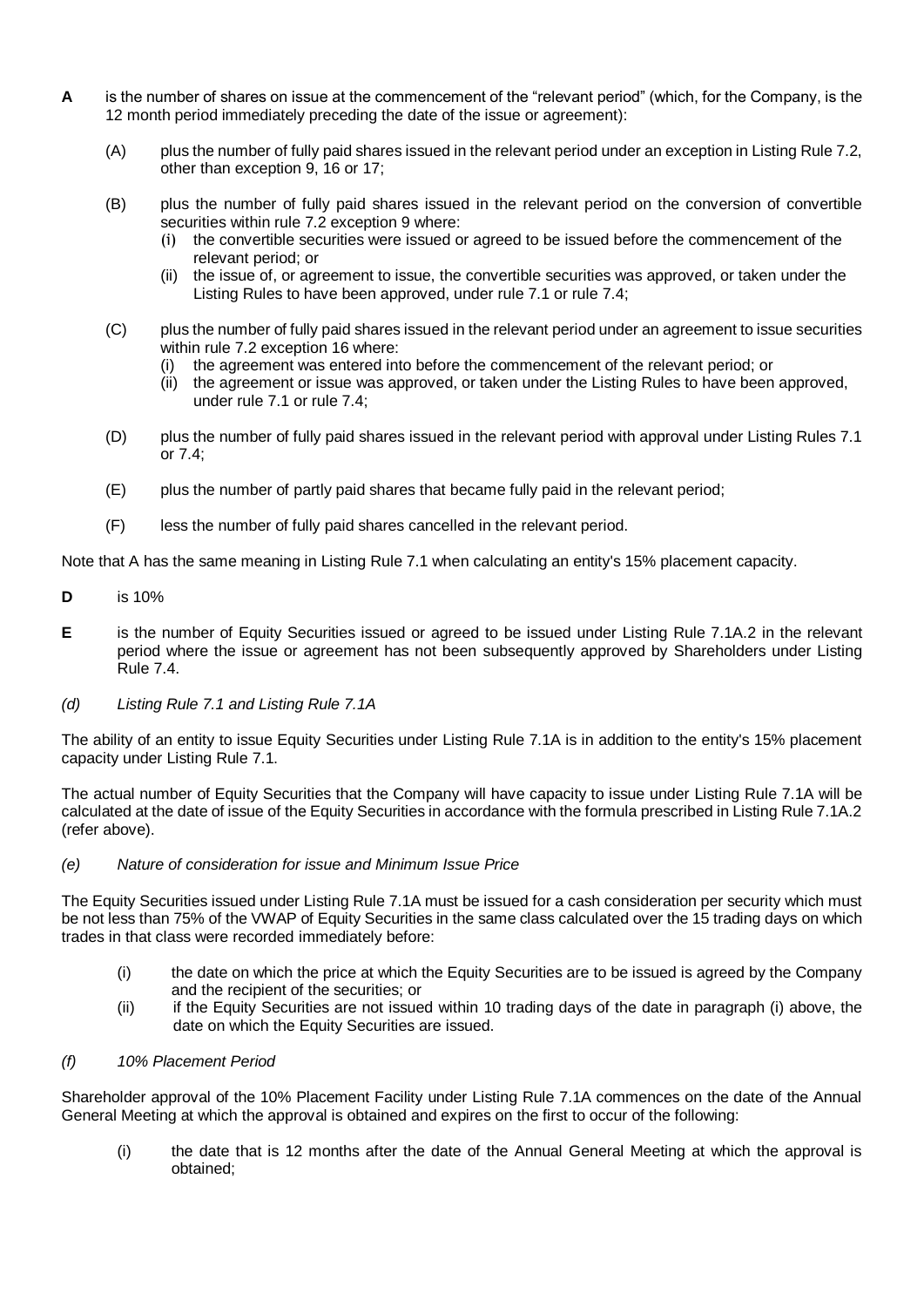- (ii) the time and date of the Company's next annual general meeting; and
- $(iii)$  the time and date of the approval by Shareholders of a transaction under Listing Rules 11.1.2 (a significant change to the nature or scale of activities) or 11.2 (disposal of main undertaking).

#### (**10% Placement Period**).

#### **Specific information required by Listing Rule 7.3A**

Pursuant to and in accordance with Listing Rule 7.3A, information is provided in relation to the approval of the 10% Placement Facility as follows:

- (a) If Resolution 5 is approved by Shareholders, the period for which the Shareholder approval of the 10% Placement Facility under Listing Rule 7.1A commences on the date of the Annual General Meeting at which the approval is obtained, being 26 May 2022 and expires on the first to occur of the following:
	- (i) the date that is 12 months after the date of the Annual General Meeting at which the approval is obtained, being 26 May 2023;
	- (ii) the time and date of the Company's next annual general meeting;
	- (iii) the time and date of the approval by Shareholders of a transaction under Listing Rules 11.1.2 (a significant change to the nature or scale of activities) or 11.2 (disposal of main undertaking).
- (b) The Equity Securities will be issued at an issue price of not less than 75% of the VWAP for the Company's Equity Securities in the same class calculated over the 15 trading days on which trades in that class were recorded immediately before:
	- (i) the date on which the price at which the Equity Securities are to be issued is agreed by the Company and the recipient of the securities; or
	- (ii) if the Equity Securities are not issued within 10 trading days of the date in paragraph (i) above, the date on which the Equity Securities are issued.
- (c) The purposes for which the funds raised by an issue of Equity Securities under rule 7.1A.2 may be used by the Company include:
	- (i) consideration for the acquisition(s) of new assets and investments, including the expenses associated with such acquisition(s);
	- (ii) continued exploration expenditure on the Company's current assets/or projects (funds would then be used for project, feasibility studies and ongoing project administration); and
	- (iii) continued expenditure on the Company's current business and/or general working capital.
- (d) If this Resolution is approved by Shareholders and the Company issues Equity Securities under the 10% Placement Facility, the existing Shareholders' voting power in the Company will be diluted as shown in the below table. Shareholders may also be exposed to economic risk and voting dilution, including the following:
	- (i) the market price for the Company's Equity Securities may be significantly lower on the date of the issue of the Equity Securities than on the date of the Annual General Meeting; and
	- (ii) the Equity Securities may be issued at a price that is at a discount to the market price for the Company's Equity Securities on the issue date.

which may have an effect on the amount of funds raised by the issue of the Equity Securities.

The below table shows the dilution of existing Shareholders on the basis of the market price of Shares as at 7 April 2022 **(Current Share Price)** and the current number of ordinary securities for variable "A" calculated in accordance with the formula in Listing Rule 7.1A(2) as at the date of this Notice.

The table also shows:

two examples where variable "A" has increased, by 50% and 100%. Variable "A" is based on the number of ordinary securities the Company has on issue. The number of ordinary securities on issue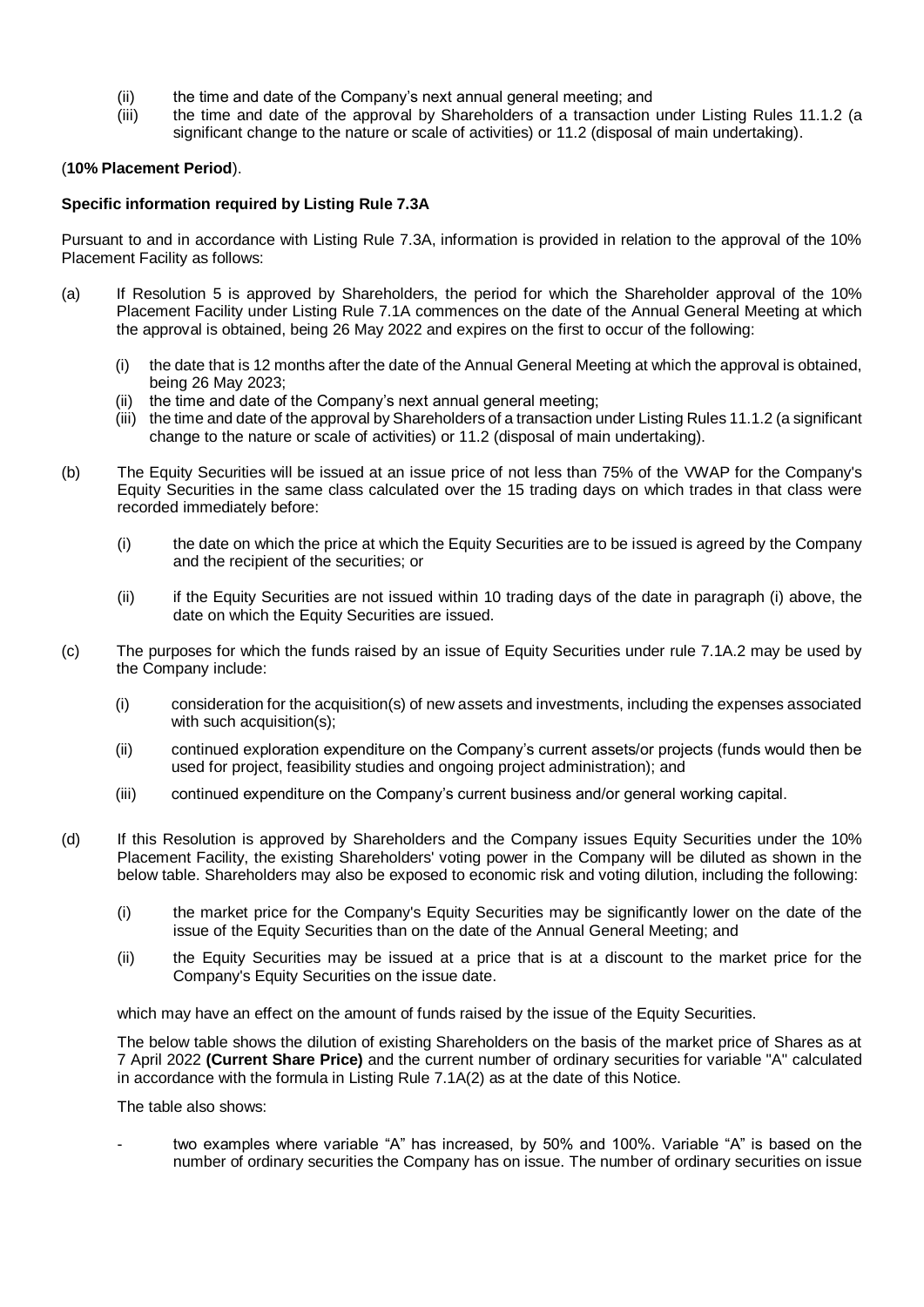may increase as a result of issues of ordinary securities that do not require Shareholder approval (for example, a pro rata entitlements issue or scrip issued under a takeover offer) or future specific placements under Listing Rule 7.1 that are approved at a future Shareholders' meeting; and

two examples of where the issue price of ordinary securities has decreased by 50% and increased by 100% as against the current market price.

|                                                              |                               |                                                             | <b>Issue Price</b>                              |                                                             |
|--------------------------------------------------------------|-------------------------------|-------------------------------------------------------------|-------------------------------------------------|-------------------------------------------------------------|
| Variable 'A' in<br><b>Listing Rule 7.1A.2</b>                |                               | \$0.137<br>50% decrease<br>in Current<br><b>Share Price</b> | \$0.275<br><b>Current Share</b><br><b>Price</b> | \$0.55<br>100% increase<br>in Current<br><b>Share Price</b> |
| <b>Current Variable A</b><br>55,820,003 Shares               | 10% Voting<br><b>Dilution</b> |                                                             | 5,582,000 Shares                                |                                                             |
|                                                              | <b>Funds</b><br>raised        | \$764,734                                                   | \$1,535,050                                     | \$3,070,100                                                 |
| 50% increase in<br>current Variable A<br>83,730,004 Shares   | 10% Voting<br><b>Dilution</b> |                                                             | 8,373,000 Shares                                |                                                             |
|                                                              | <b>Funds</b><br>raised        | \$1,147,101                                                 | \$2,302,575                                     | \$4,605,150                                                 |
| 100% increase in<br>current Variable A<br>111,640,006 Shares | 10% Voting<br><b>Dilution</b> |                                                             | 11,164,000 Shares                               |                                                             |
|                                                              | <b>Funds</b><br>raised        | \$1,529,468                                                 | \$3,070,100                                     | \$6,140,200                                                 |

The table has been prepared on the following assumptions:

- The Company issues the maximum number of Equity Securities available under the 10% Placement Facility.
- No Options or Performance Rights are exercised into Shares before the date of the issue of the Equity Securities.
- The 10% voting dilution reflects the aggregate percentage dilution against the issued share capital at the time of issue. This is why the voting dilution is shown in each example as 10%.
- The table does not show an example of dilution that may be caused to a particular Shareholder by reason of placements under the 10% Placement Facility, based on that Shareholder's holding at the date of the Annual General Meeting.
- The table shows only the effect of issues of Equity Securities under Listing Rule 7.1A, not under the 15% placement capacity under Listing Rule 7.1.
- The issue of Equity Securities under the 10% Placement Facility consists only of Shares. If the issue of Equity Securities includes Quoted Options, it is assumed that those Quoted Options are exercised into Shares for the purpose of calculating the voting dilution effect on existing Shareholders.
- The Current Share Price is \$0.275 (2.75 cents), being the closing price of the Shares on ASX 7 April 2022.
- (e) The Company will comply with the disclosure obligations under Listing Rule 7.1A(4) upon issue of any Equity Securities.

The Company's allocation policy is dependent on the prevailing market conditions at the time of any proposed issue pursuant to the 10% Placement Facility. The identity of the allottees of Equity Securities will be determined on a case-by-case basis having regard to the factors including but not limited to the following:

- (i) the methods of raising funds that are available to the Company, including but not limited to, rights issue or other issue in which existing security holders can participate;
- (ii) the effect of the issue of the Equity Securities on the control of the Company;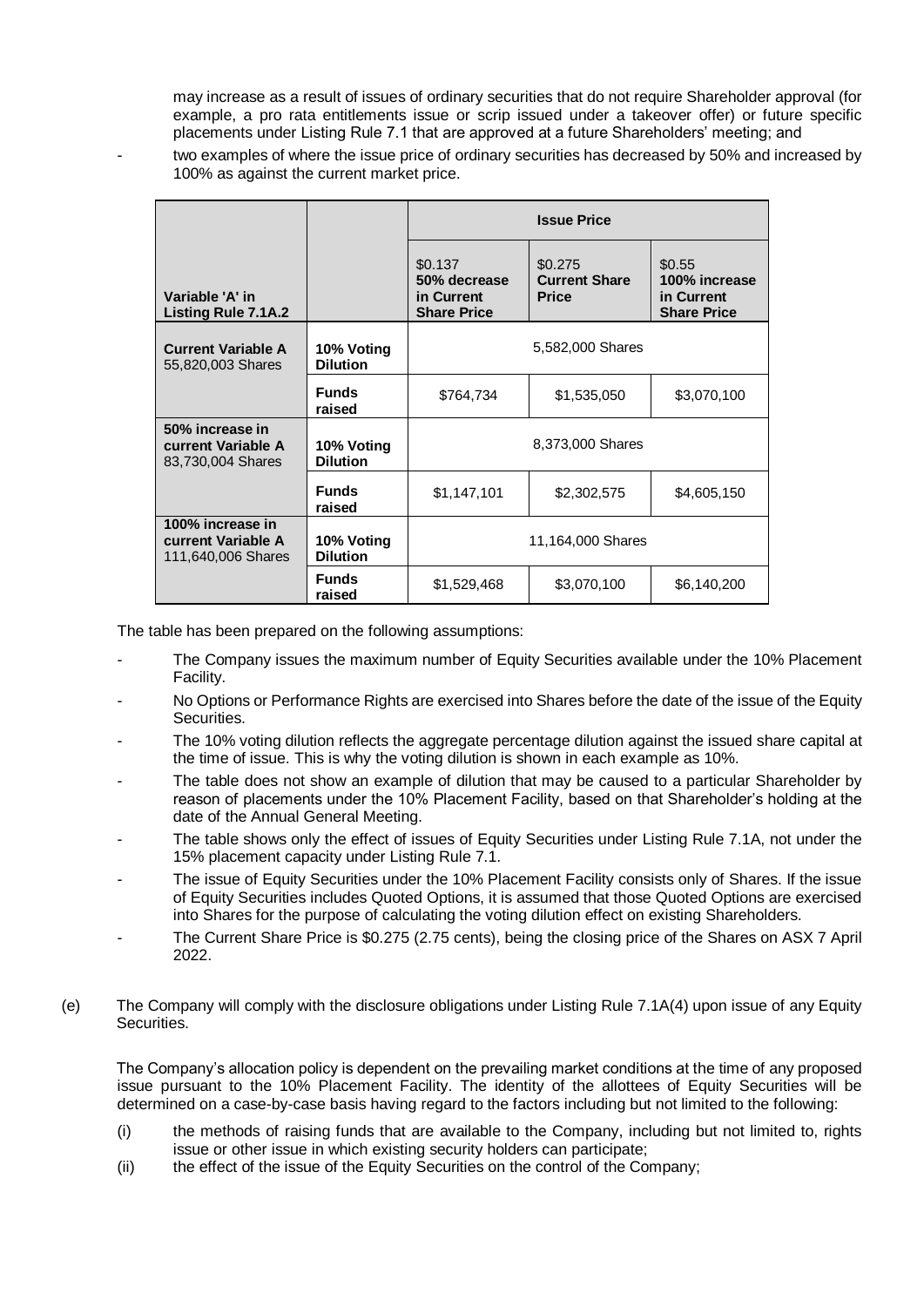- (iii) the financial situation and solvency of the Company; and<br>(iv) advice from corporate, financial and broking advisers (if a
- advice from corporate, financial and broking advisers (if applicable).

The allottees under the 10% Placement Facility have not been determined as at the date of this Notice but may include existing substantial Shareholders and/or new Shareholders who are not related parties or associates of a related party of the Company.

- (f) The Company:
	- (i) has not issued, nor agreed to issue, any Equity Securities under Rule 7.1A.2 in the 12 month period preceding the date of the Meeting; and
	- (ii) had not agreed, before the 12 month period referred to in the preceding paragraph, to issue any Equity Securities under rule 7.1A.2 where such securities remain unissued as at the date of the Meeting.

#### *Directors Recommendation*

The Board believes that this Resolution is in the best interests of the Company and recommends that Shareholders vote in favour of this Resolution.

The Chair of the meeting intends to vote undirected proxies in favour of this Resolution.

#### *Voting Exclusions*

See Note 6 for voting exclusions on this resolution.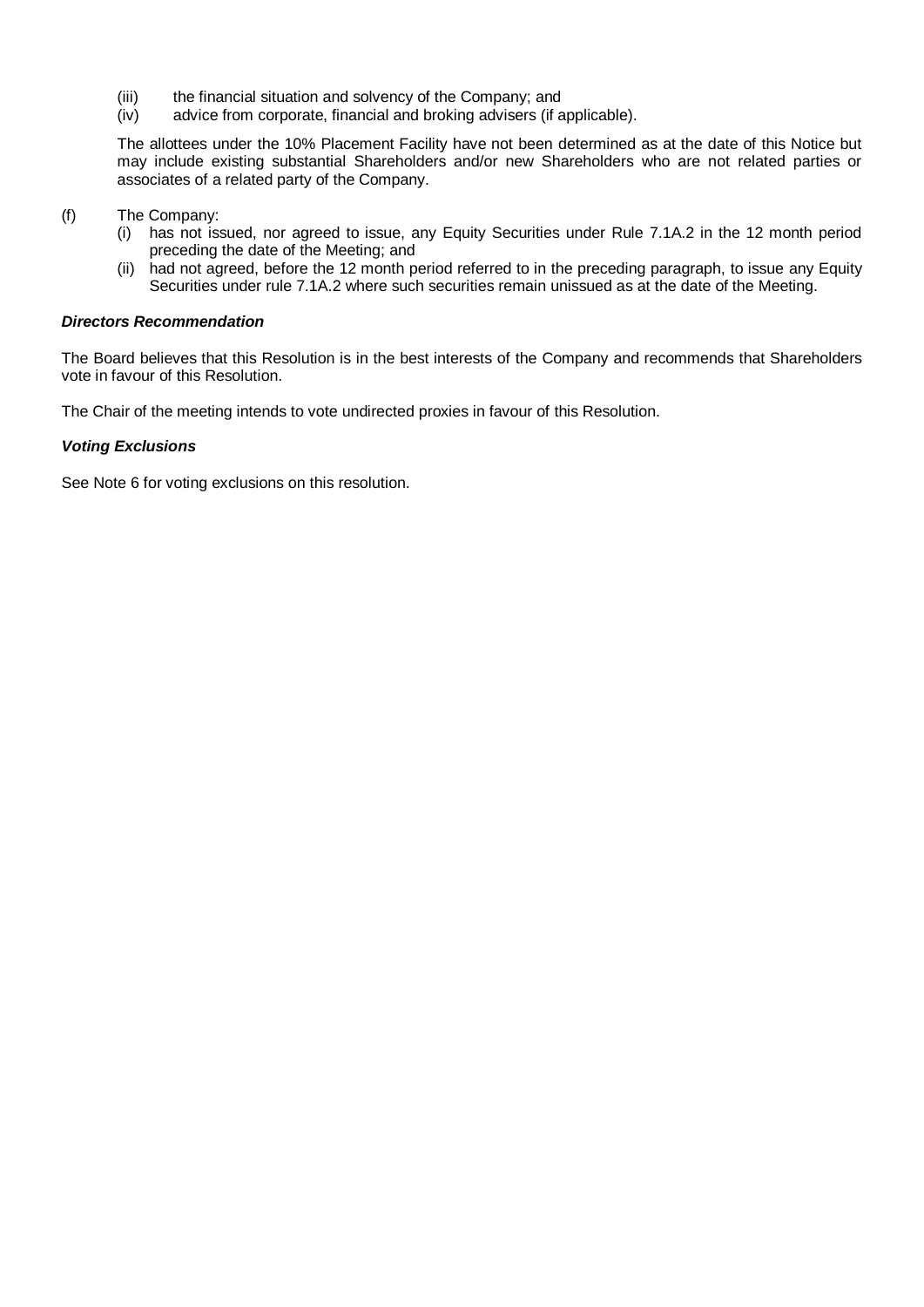#### **GLOSSARY**

The following terms have the following meanings in this Explanatory Statement:

"**\$**" means Australian Dollars;

**10% Placement Facility**" has the meaning as defined in the Explanatory Statement for Resolution 5;

"**10% Placement Period**" has the meaning as defined in the Explanatory Statement for Resolution 5;

"**Annual Report**" means the Directors' Report, the Financial Report, and Auditor's Report, in respect to the year ended 31 December 2021;

"**ASX**" means ASX Limited ABN 82 644 122 216 or the Australian Securities Exchange, as the context requires;

"**ASX Settlement Operating Rules**" means the rules of ASX Settlement Pty Ltd which apply while the Company is an issuer of CHESS approved securities;

"**Auditor's Report**" means the auditor's report on the Financial Report;

"**AWST**" means Australian Western Standard Time as observed in Perth, Western Australia.

"**Board**" means the Directors acting as the board of Directors of the Company or a committee appointed by such board of Directors;

"**Chair**" means the person appointed to chair the Meeting of the Company convened by the Notice;

"**CHESS**" has the meaning in Section 2 of the ASX Settlement Operating Rules**;**

"**Closely Related Party**" means:

- (a) a spouse or child of the member; or
- (b) has the meaning given in section 9 of the Corporations Act;

"**Company**" means Larvotto Resources Limited ACN 645 596 238;

"**Constitution**" means the constitution of the Company as at the date of the Meeting;

"**Convertible Security**" means a security of the Company which is convertible into shares;

"**Corporations Act**" means the Corporations Act 2001 (Cth);

"**Director**" means a Director of the Company;

"**Directors Report**" means the annual directors' report prepared under Chapter 2M of the Corporations Act for the Company and its controlled entities;

"**Equity Security**" has the same meaning as in the Listing Rules;

"**Explanatory Statement**" means the explanatory statement which forms part of this Notice;

"**Financial Report**" means the annual financial report prepared under Chapter 2M of the Corporations Act for the Company and its controlled entities;

"**Key Management Personnel**" means persons having authority and responsibility for planning, directing and controlling the activities of the Company, directly or indirectly, including any Director (whether executive or otherwise) of the Company;

"**Listing Rules**" means the Listing Rules of the ASX;

"**Meeting**" has the meaning given in the introductory paragraph of the Notice;

"**Nexia Perth**" means Nexia Perth Audit Services Pty Ltd;

"**Notice**" means this Notice of Meeting including the Explanatory Statement;

"**Proxy Form**" means the proxy form attached to the Notice;

"**Remuneration Report**" means the remuneration report which forms part of the Directors' Report of the Company for the financial year ended 31 December 2021 and which is set out in the 2021 Annual Report.

"**Resolution**" means a resolution referred to in the Notice;

"**Section**" means a section of the Explanatory Statement;

"**Share**" means a fully paid ordinary share in the capital of the Company;

"**Shareholder**" means shareholder of the Company;

"**Trading Day**" means a day determined by ASX to be a trading day in accordance with the Listing Rules;

"**VWAP**" means volume weighted average Price.;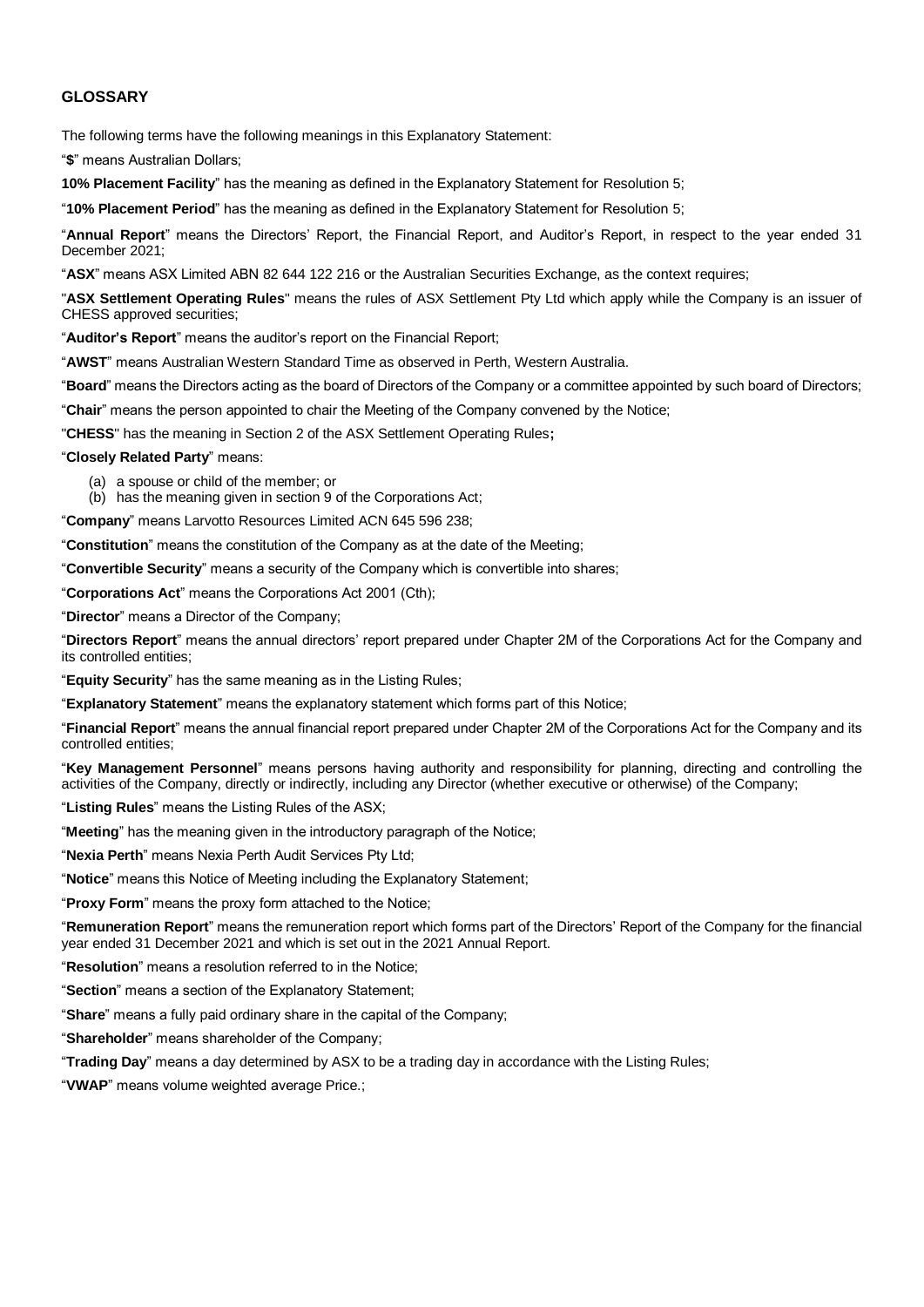## **Schedule 1 – Award of Performance Rights**

| Name of recipient<br><b>Maximum</b><br>number and class<br>of securities to be<br>issued | the Company).                                                                                                                                                                                                                                                                                                                                                                                                                                                                                                                                                                                                                                                                                                                                                                                                                                                                                                                                                                                                                                                                                                                      | Mr Mark Tomlinson, or his nominee.<br>Approval for Mr Mark Tomlinson is sought under ASX Listing Rule 10.14.1, being a<br>Director of the Company (and/or, to the extent any Performance Rights are issued<br>to his nominee, under ASX Listing Rule 10.14.2, being an Associate of a Director of<br>1,000,000 Performance Rights (Rights) |                       |                                   |
|------------------------------------------------------------------------------------------|------------------------------------------------------------------------------------------------------------------------------------------------------------------------------------------------------------------------------------------------------------------------------------------------------------------------------------------------------------------------------------------------------------------------------------------------------------------------------------------------------------------------------------------------------------------------------------------------------------------------------------------------------------------------------------------------------------------------------------------------------------------------------------------------------------------------------------------------------------------------------------------------------------------------------------------------------------------------------------------------------------------------------------------------------------------------------------------------------------------------------------|--------------------------------------------------------------------------------------------------------------------------------------------------------------------------------------------------------------------------------------------------------------------------------------------------------------------------------------------|-----------------------|-----------------------------------|
| Remuneration                                                                             |                                                                                                                                                                                                                                                                                                                                                                                                                                                                                                                                                                                                                                                                                                                                                                                                                                                                                                                                                                                                                                                                                                                                    | Fixed Remuneration (Year Ending 30 June 2022)                                                                                                                                                                                                                                                                                              |                       | \$60,000 per year                 |
| <b>Previous issues</b>                                                                   | Nil                                                                                                                                                                                                                                                                                                                                                                                                                                                                                                                                                                                                                                                                                                                                                                                                                                                                                                                                                                                                                                                                                                                                |                                                                                                                                                                                                                                                                                                                                            |                       |                                   |
| under the Plan                                                                           |                                                                                                                                                                                                                                                                                                                                                                                                                                                                                                                                                                                                                                                                                                                                                                                                                                                                                                                                                                                                                                                                                                                                    |                                                                                                                                                                                                                                                                                                                                            |                       |                                   |
| <b>Summary of</b><br>material terms of<br>the Plan                                       | The material terms of the issue of Performance Rights include:<br>on vesting, will each convert into 1 fully paid ordinary share (ASX:LRV);<br>$\bullet$<br>are not transferrable (and, consequently, will not be quoted on ASX or any<br>$\bullet$<br>other exchange);<br>do not confer any right to vote, except as otherwise required by law;<br>do not confer any entitlement to a dividend, whether fixed or at the<br>discretion of the directors;<br>do not confer any right to a return of capital, whether in a winding up, upon<br>a reduction of capital or otherwise;<br>do not confer any right to participate in the surplus profit or assets of the<br>$\bullet$<br>entity upon a winding up; and<br>do not confer any right to participate in new issues of securities such as<br>$\bullet$<br>bonus issues or entitlement issues,<br>unless and until the applicable performance milestone is achieved and the<br>performance security converts into ordinary shares.<br>Otherwise, the Rights are subject to the terms and conditions of the Performance<br>Rights and Options Plan as summarized in Schedule 2. |                                                                                                                                                                                                                                                                                                                                            |                       |                                   |
| <b>Expiry Date</b>                                                                       | 4 years after the issue date.                                                                                                                                                                                                                                                                                                                                                                                                                                                                                                                                                                                                                                                                                                                                                                                                                                                                                                                                                                                                                                                                                                      |                                                                                                                                                                                                                                                                                                                                            |                       |                                   |
| Performance<br><b>Milestone / Vesting</b><br><b>Conditions</b>                           |                                                                                                                                                                                                                                                                                                                                                                                                                                                                                                                                                                                                                                                                                                                                                                                                                                                                                                                                                                                                                                                                                                                                    | The Rights commence vesting upon achieving a 50% premium to the Initial Public<br>Offering (IPO) price in Dec 2021 of \$0.20, subject to continued employment up to<br>the satisfaction of the performance condition.                                                                                                                      |                       |                                   |
|                                                                                          |                                                                                                                                                                                                                                                                                                                                                                                                                                                                                                                                                                                                                                                                                                                                                                                                                                                                                                                                                                                                                                                                                                                                    | <b>Number of Rights</b>                                                                                                                                                                                                                                                                                                                    | <b>Premium to IPO</b> | <b>Vesting Price</b> <sup>1</sup> |
|                                                                                          | Tranche 1                                                                                                                                                                                                                                                                                                                                                                                                                                                                                                                                                                                                                                                                                                                                                                                                                                                                                                                                                                                                                                                                                                                          | 100,000                                                                                                                                                                                                                                                                                                                                    | 50%                   | \$0.30                            |
|                                                                                          | Tranche 2                                                                                                                                                                                                                                                                                                                                                                                                                                                                                                                                                                                                                                                                                                                                                                                                                                                                                                                                                                                                                                                                                                                          | 200,000                                                                                                                                                                                                                                                                                                                                    | 75%                   | \$0.35                            |
|                                                                                          | Tranche 3                                                                                                                                                                                                                                                                                                                                                                                                                                                                                                                                                                                                                                                                                                                                                                                                                                                                                                                                                                                                                                                                                                                          | 300,000                                                                                                                                                                                                                                                                                                                                    | 100%                  | \$0.40                            |
|                                                                                          | Tranche 4                                                                                                                                                                                                                                                                                                                                                                                                                                                                                                                                                                                                                                                                                                                                                                                                                                                                                                                                                                                                                                                                                                                          | 400,000                                                                                                                                                                                                                                                                                                                                    | 150%                  | \$0.50                            |
|                                                                                          | <b>Total</b>                                                                                                                                                                                                                                                                                                                                                                                                                                                                                                                                                                                                                                                                                                                                                                                                                                                                                                                                                                                                                                                                                                                       | 1,000,000                                                                                                                                                                                                                                                                                                                                  |                       |                                   |
|                                                                                          | 1.                                                                                                                                                                                                                                                                                                                                                                                                                                                                                                                                                                                                                                                                                                                                                                                                                                                                                                                                                                                                                                                                                                                                 | Volume Weighted Average Price (VWAP) target measured over 10 consecutive trading days.                                                                                                                                                                                                                                                     |                       |                                   |
| <b>Conversion</b>                                                                        | being met.                                                                                                                                                                                                                                                                                                                                                                                                                                                                                                                                                                                                                                                                                                                                                                                                                                                                                                                                                                                                                                                                                                                         | Each Right will vest into a fully paid ordinary share upon the Performance Hurdles                                                                                                                                                                                                                                                         |                       |                                   |
| <b>Service Condition</b>                                                                 |                                                                                                                                                                                                                                                                                                                                                                                                                                                                                                                                                                                                                                                                                                                                                                                                                                                                                                                                                                                                                                                                                                                                    | Continued employment up to the satisfaction of the performance condition, and<br>other conditions as per the Performance Rights and Options Plan.                                                                                                                                                                                          |                       |                                   |
| <b>Exercise Date</b>                                                                     |                                                                                                                                                                                                                                                                                                                                                                                                                                                                                                                                                                                                                                                                                                                                                                                                                                                                                                                                                                                                                                                                                                                                    | The Shares will be issued within 1 month of satisfaction of the Vesting Conditions.<br>Any unvested Rights will automatically lapse on the Expiry Date.                                                                                                                                                                                    |                       |                                   |

A summary of the key terms of the of the proposed award of Performance Rights to the Non-Executive Chairman, Non-Executive Director and Managing Director, are outlined in the table below: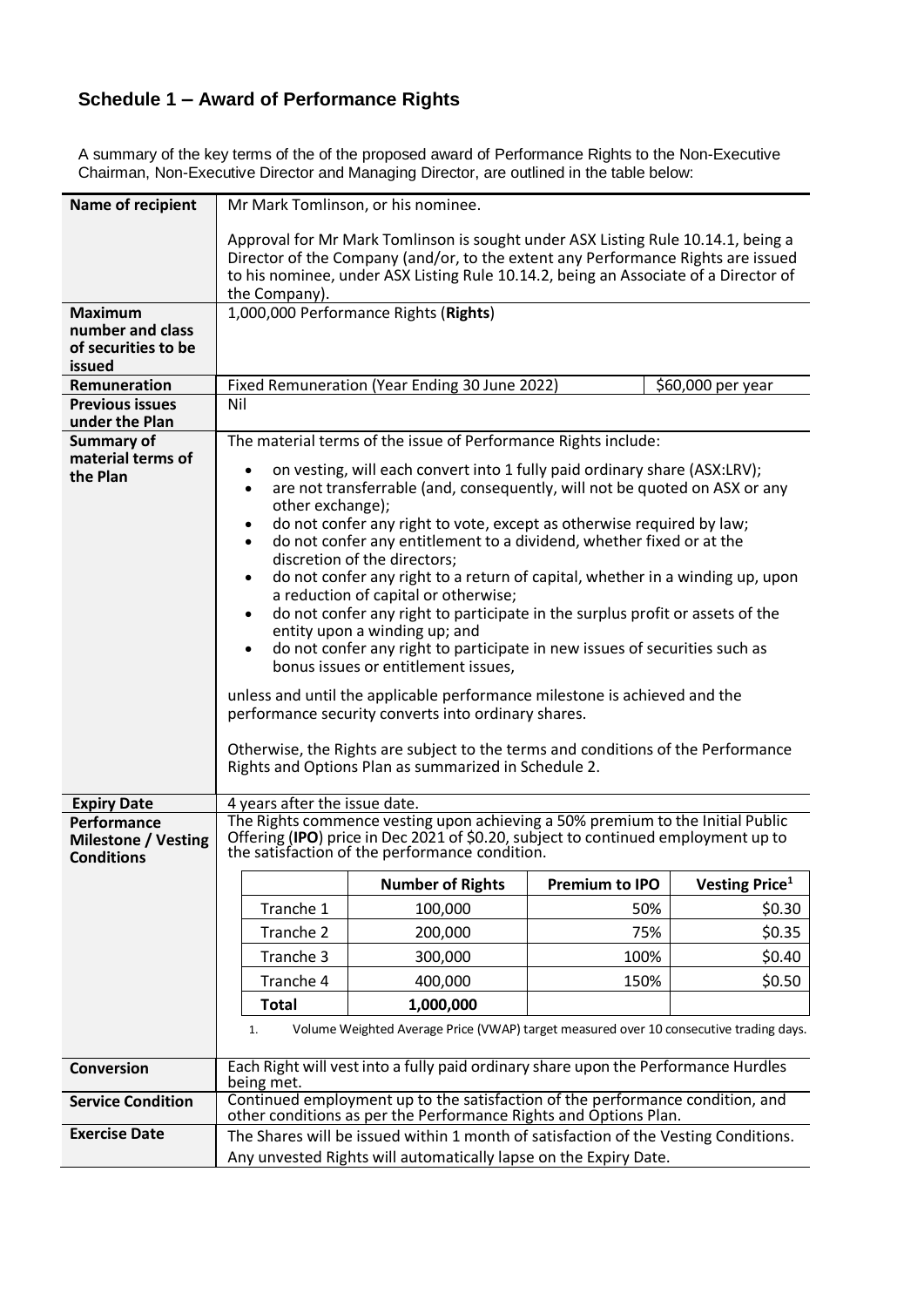| <b>Why Performance</b><br><b>Rights?</b> | The Board considers Performance Rights to be aligned with shareholder interests                                                                                                                                                                                                                   |
|------------------------------------------|---------------------------------------------------------------------------------------------------------------------------------------------------------------------------------------------------------------------------------------------------------------------------------------------------|
|                                          | and less dilutive than options.                                                                                                                                                                                                                                                                   |
| Value of the                             | The value the Company attributes to the award of the Performance Rights is based                                                                                                                                                                                                                  |
| <b>Performance Rights</b>                | on the issuance price of \$0.20 per Performance Right, consistent with the shares                                                                                                                                                                                                                 |
|                                          | issued under the Company's IPO in December 2021. The face value of the 1,000,000                                                                                                                                                                                                                  |
|                                          | Performance Rights to Mr Mark Tomlinson is thus \$200,000.                                                                                                                                                                                                                                        |
| Consideration                            | The Rights will be issued for nil consideration                                                                                                                                                                                                                                                   |
| Date for issue and                       | Subject to shareholder approval of this resolution, the Company will issue the                                                                                                                                                                                                                    |
| allotment of                             | Rights as soon as practicable after the Meeting, or in any event no later than three                                                                                                                                                                                                              |
| securities                               | years after the date of the Meeting in accordance with ASX Listing Rule 10.15.7                                                                                                                                                                                                                   |
| Issue price per                          | The Rights will be granted for nil consideration and there will be no funds raised                                                                                                                                                                                                                |
| security                                 | from the issue of the Rights.                                                                                                                                                                                                                                                                     |
| Use of funds                             | There are no funds coming into the Company as a result of the Rights being issued                                                                                                                                                                                                                 |
|                                          | or upon the Rights vesting.                                                                                                                                                                                                                                                                       |
| Loans                                    | There is no loan proposed in relation to the proposed issue of the Rights.                                                                                                                                                                                                                        |
| <b>Other</b>                             | Details of securities issued under the Plan are published in the annual report of the<br>Company relating to the period in which such securities have been issued, along<br>with details regarding approval for the issue of those securities which was obtained<br>under ASX Listing Rule 10.14. |
|                                          | Any additional persons covered by listing rule 10.14 who become entitled to<br>participate in an issue of securities under the scheme after the resolution is<br>approved and who were not named in the notice of meeting will not participate<br>until approval is obtained under that rule.     |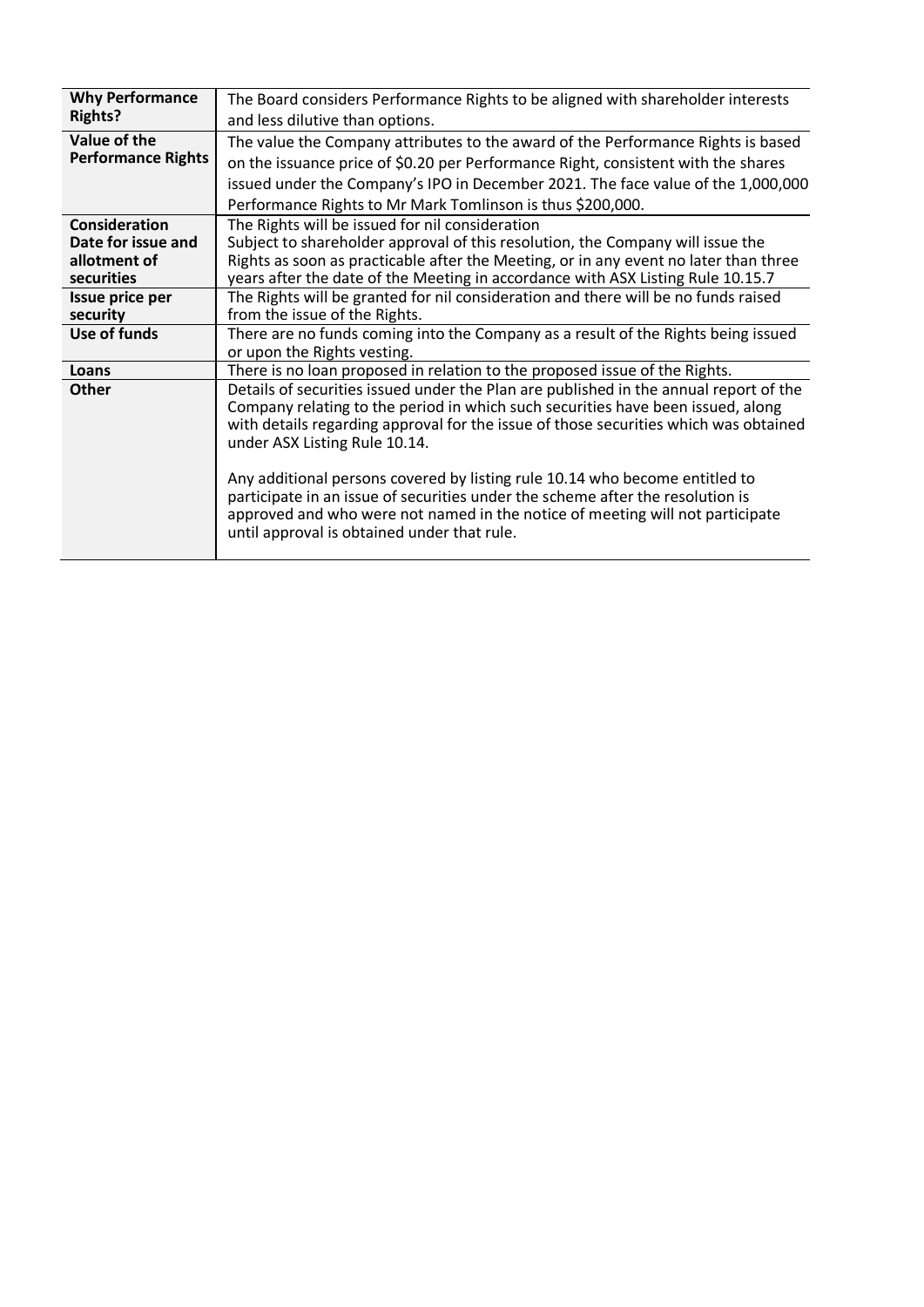| Name of recipient                               |                                 | Ms Anna Nahajski Staples or her nominee.                                                                                                          |                       |                            |
|-------------------------------------------------|---------------------------------|---------------------------------------------------------------------------------------------------------------------------------------------------|-----------------------|----------------------------|
|                                                 |                                 | Approval for Ms Anna Nahajski Staples is sought under ASX Listing Rule 10.14.1,                                                                   |                       |                            |
|                                                 |                                 | being a Director of the Company (and/or, to the extent any Performance Rights are                                                                 |                       |                            |
|                                                 |                                 | issued to her nominee, under ASX Listing Rule 10.14.2, being an Associate of a                                                                    |                       |                            |
|                                                 | Director of the Company).       |                                                                                                                                                   |                       |                            |
| <b>Maximum</b><br>number and class              |                                 | 900,000 Performance Rights (Rights)                                                                                                               |                       |                            |
| of securities to be                             |                                 |                                                                                                                                                   |                       |                            |
| issued                                          |                                 |                                                                                                                                                   |                       |                            |
| Remuneration                                    |                                 | Fixed Remuneration (Year Ending 30 June 2022)                                                                                                     |                       | \$50,000 per year          |
| <b>Previous issues</b>                          | Nil                             |                                                                                                                                                   |                       |                            |
| under the Plan<br><b>Summary of</b>             |                                 | The material terms of the issue of Performance Rights include:                                                                                    |                       |                            |
| material terms of                               |                                 |                                                                                                                                                   |                       |                            |
| the Plan                                        | $\bullet$                       | on vesting, will each convert into 1 fully paid ordinary share (ASX:LRV);                                                                         |                       |                            |
|                                                 | $\bullet$<br>other exchange);   | are not transferrable (and, consequently, will not be quoted on ASX or any                                                                        |                       |                            |
|                                                 |                                 | do not confer any right to vote, except as otherwise required by law;                                                                             |                       |                            |
|                                                 | $\bullet$                       | do not confer any entitlement to a dividend, whether fixed or at the                                                                              |                       |                            |
|                                                 |                                 | discretion of the directors;                                                                                                                      |                       |                            |
|                                                 | $\bullet$                       | do not confer any right to a return of capital, whether in a winding up, upon<br>a reduction of capital or otherwise;                             |                       |                            |
|                                                 | $\bullet$                       | do not confer any right to participate in the surplus profit or assets of the                                                                     |                       |                            |
|                                                 |                                 | entity upon a winding up; and                                                                                                                     |                       |                            |
|                                                 | $\bullet$                       | do not confer any right to participate in new issues of securities such as                                                                        |                       |                            |
|                                                 |                                 | bonus issues or entitlement issues,                                                                                                               |                       |                            |
|                                                 |                                 | unless and until the applicable performance milestone is achieved and the                                                                         |                       |                            |
|                                                 |                                 | performance security converts into ordinary shares.                                                                                               |                       |                            |
|                                                 |                                 |                                                                                                                                                   |                       |                            |
|                                                 |                                 |                                                                                                                                                   |                       |                            |
|                                                 |                                 | Otherwise, the Rights are subject to the terms and conditions of the Performance<br>Rights and Options Plan as summarized in Schedule 2.          |                       |                            |
|                                                 |                                 |                                                                                                                                                   |                       |                            |
| <b>Expiry Date</b>                              | 4 years after the issue date.   |                                                                                                                                                   |                       |                            |
| Performance                                     |                                 | The Rights commence vesting upon achieving a 50% premium to the Initial Public                                                                    |                       |                            |
| <b>Milestone / Vesting</b><br><b>Conditions</b> |                                 | Offering (IPO) price in Dec 2021 of \$0.20, subject to continued employment up to<br>the satisfaction of the performance condition.               |                       |                            |
|                                                 |                                 | <b>Number of Rights</b>                                                                                                                           | <b>Premium to IPO</b> | Vesting Price <sup>1</sup> |
|                                                 | Tranche 1                       | 75,000                                                                                                                                            | 50%                   | \$0.30                     |
|                                                 | Tranche 2                       | 175,000                                                                                                                                           | 75%                   | \$0.35                     |
|                                                 | Tranche 3                       | 275,000                                                                                                                                           | 100%                  | \$0.40                     |
|                                                 | Tranche 4                       | 375,000                                                                                                                                           | 150%                  | \$0.50                     |
|                                                 | <b>Total</b>                    | 900,000                                                                                                                                           |                       |                            |
|                                                 | 1.                              | Volume Weighted Average Price (VWAP) target measured over 10 consecutive trading days.                                                            |                       |                            |
|                                                 |                                 |                                                                                                                                                   |                       |                            |
| <b>Conversion</b>                               | being met.                      | Each Right will vest into a fully paid ordinary share upon the Performance Hurdles                                                                |                       |                            |
| <b>Service Condition</b>                        |                                 | Continued employment up to the satisfaction of the performance condition, and<br>other conditions as per the Performance Rights and Options Plan. |                       |                            |
| <b>Exercise Date</b>                            |                                 | The Shares will be issued within 1 month of satisfaction of the Vesting Conditions.                                                               |                       |                            |
|                                                 |                                 | Any unvested Rights will automatically lapse on the Expiry Date.                                                                                  |                       |                            |
| <b>Why Performance</b><br><b>Rights?</b>        | and less dilutive than options. | The Board considers Performance Rights to be aligned with shareholder interests                                                                   |                       |                            |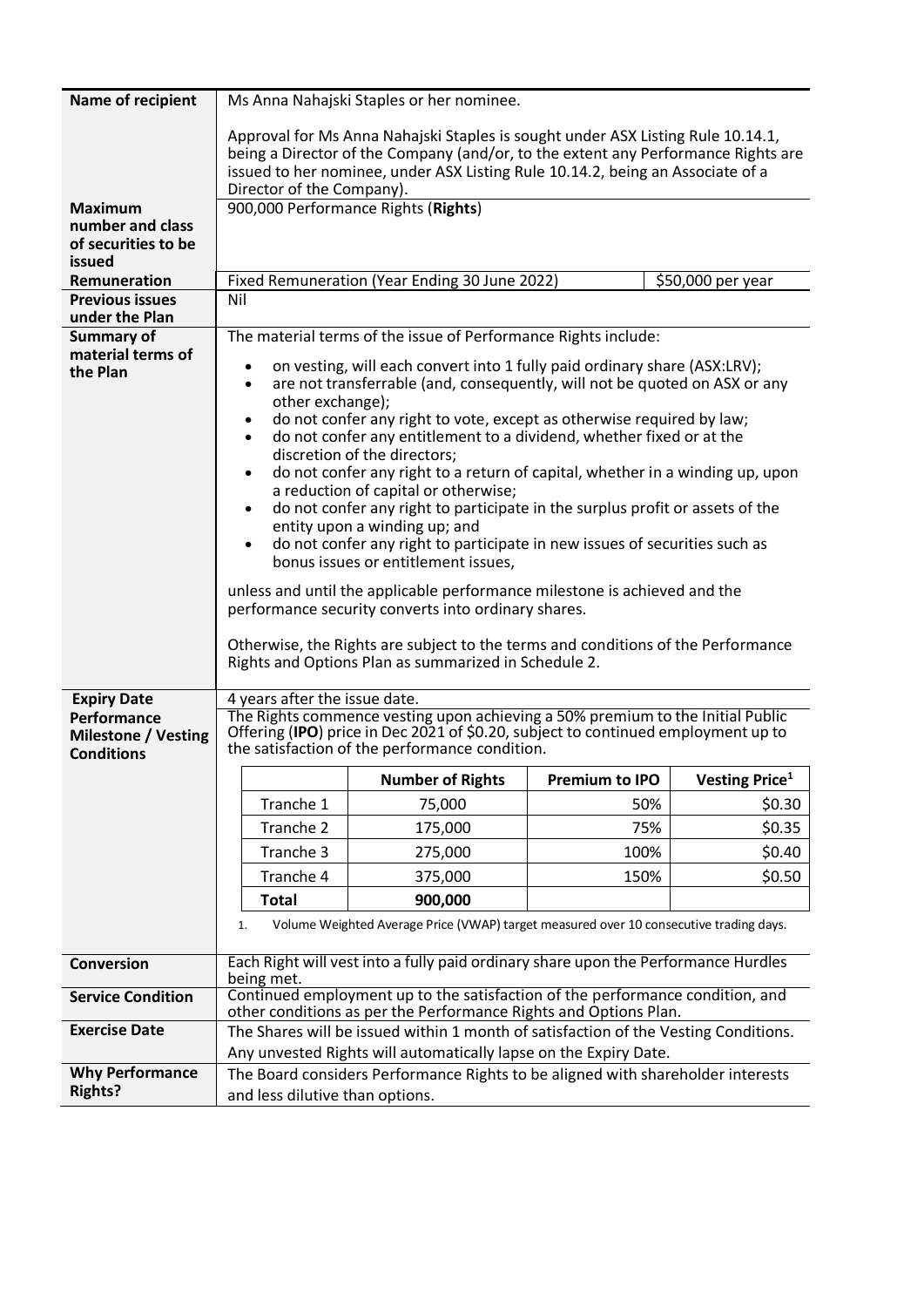| Value of the              | The value the Company attributes to the award of the Performance Rights is based                                                                                                                                                                                                                  |
|---------------------------|---------------------------------------------------------------------------------------------------------------------------------------------------------------------------------------------------------------------------------------------------------------------------------------------------|
| <b>Performance Rights</b> | on the issuance price of \$0.20 per Performance Right, consistent with the shares                                                                                                                                                                                                                 |
|                           | issued under the Company's IPO in December 2021. The face value of the 1,000,000                                                                                                                                                                                                                  |
|                           | Performance Rights to Ms Anna Nahajski Staples is thus \$180,000.                                                                                                                                                                                                                                 |
| <b>Consideration</b>      | The Rights will be issued for nil consideration                                                                                                                                                                                                                                                   |
| Date for issue and        | Subject to shareholder approval of this resolution, the Company will issue the                                                                                                                                                                                                                    |
| allotment of              | Rights as soon as practicable after the Meeting, or in any event no later than three                                                                                                                                                                                                              |
| securities                | years after the date of the Meeting in accordance with ASX Listing Rule 10.15.7                                                                                                                                                                                                                   |
| Issue price per           | The Rights will be granted for nil consideration and there will be no funds raised                                                                                                                                                                                                                |
| security                  | from the issue of the Rights.                                                                                                                                                                                                                                                                     |
| Use of funds              | There are no funds coming into the Company as a result of the Rights being issued                                                                                                                                                                                                                 |
|                           | or upon the Rights vesting.                                                                                                                                                                                                                                                                       |
| Loans                     | There is no loan proposed in relation to the proposed issue of the Rights.                                                                                                                                                                                                                        |
| <b>Other</b>              | Details of securities issued under the Plan are published in the annual report of the<br>Company relating to the period in which such securities have been issued, along<br>with details regarding approval for the issue of those securities which was obtained<br>under ASX Listing Rule 10.14. |
|                           | Any additional persons covered by listing rule 10.14 who become entitled to<br>participate in an issue of securities under the scheme after the resolution is<br>approved and who were not named in the notice of meeting will not participate<br>until approval is obtained under that rule.     |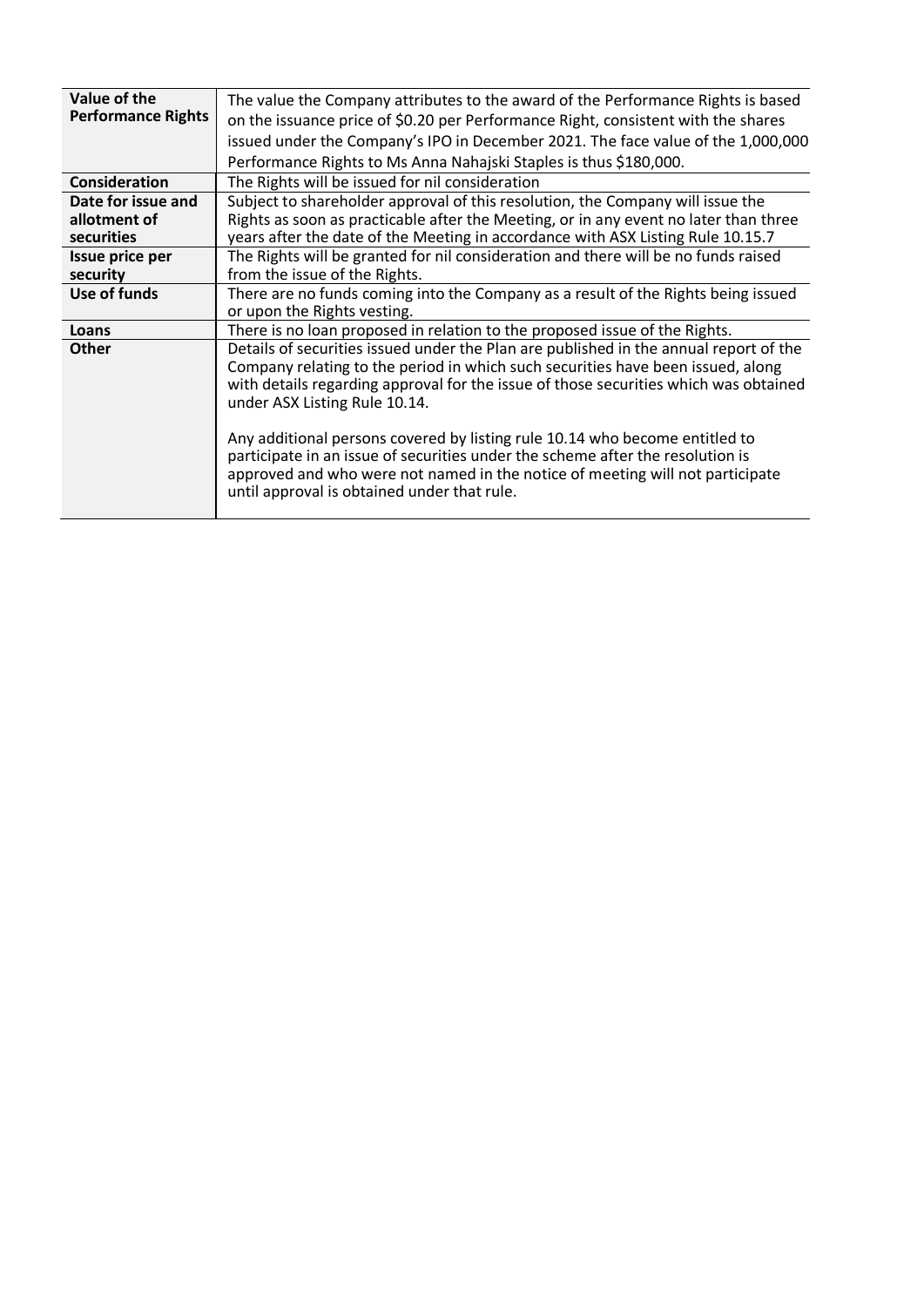| Name of recipient                               |                                 | Mr Ronald Heeks, or his nominee.                                                                                                                                    |                       |                            |
|-------------------------------------------------|---------------------------------|---------------------------------------------------------------------------------------------------------------------------------------------------------------------|-----------------------|----------------------------|
|                                                 |                                 | Approval for Mr Ronald Heeks is sought under ASX Listing Rule 10.14.1, being a                                                                                      |                       |                            |
|                                                 |                                 | Director of the Company (and/or, to the extent any Performance Rights are issued                                                                                    |                       |                            |
|                                                 | the Company).                   | to his nominee, under ASX Listing Rule 10.14.2, being an Associate of a Director of                                                                                 |                       |                            |
| <b>Maximum</b>                                  |                                 | 1,250,000 Performance Rights (Rights)                                                                                                                               |                       |                            |
| number and class                                |                                 |                                                                                                                                                                     |                       |                            |
| of securities to be                             |                                 |                                                                                                                                                                     |                       |                            |
| issued<br>Remuneration                          |                                 | Fixed Remuneration (Year Ending 30 June 2022)                                                                                                                       |                       |                            |
| <b>Previous issues</b>                          | Nil                             |                                                                                                                                                                     |                       | \$300,000 per year         |
| under the Plan                                  |                                 |                                                                                                                                                                     |                       |                            |
| <b>Summary of</b>                               |                                 | The material terms of the issue of Performance Rights include:                                                                                                      |                       |                            |
| material terms of                               | $\bullet$                       | on vesting, will each convert into 1 fully paid ordinary share (ASX:LRV);                                                                                           |                       |                            |
| the Plan                                        | $\bullet$                       | are not transferrable (and, consequently, will not be quoted on ASX or any                                                                                          |                       |                            |
|                                                 | other exchange);                |                                                                                                                                                                     |                       |                            |
|                                                 | ٠<br>$\bullet$                  | do not confer any right to vote, except as otherwise required by law;<br>do not confer any entitlement to a dividend, whether fixed or at the                       |                       |                            |
|                                                 |                                 | discretion of the directors;                                                                                                                                        |                       |                            |
|                                                 | $\bullet$                       | do not confer any right to a return of capital, whether in a winding up, upon                                                                                       |                       |                            |
|                                                 |                                 | a reduction of capital or otherwise;                                                                                                                                |                       |                            |
|                                                 | $\bullet$                       | do not confer any right to participate in the surplus profit or assets of the<br>entity upon a winding up; and                                                      |                       |                            |
|                                                 | $\bullet$                       | do not confer any right to participate in new issues of securities such as                                                                                          |                       |                            |
|                                                 |                                 | bonus issues or entitlement issues,                                                                                                                                 |                       |                            |
|                                                 |                                 | unless and until the applicable performance milestone is achieved and the                                                                                           |                       |                            |
|                                                 |                                 | performance security converts into ordinary shares.                                                                                                                 |                       |                            |
|                                                 |                                 |                                                                                                                                                                     |                       |                            |
|                                                 |                                 |                                                                                                                                                                     |                       |                            |
|                                                 |                                 | Otherwise, the Rights are subject to the terms and conditions of the Performance<br>Rights and Options Plan as summarized in Schedule 2.                            |                       |                            |
|                                                 |                                 |                                                                                                                                                                     |                       |                            |
| <b>Expiry Date</b>                              | 4 years after the issue date.   |                                                                                                                                                                     |                       |                            |
| Performance                                     |                                 | The Rights commence vesting upon achieving a 50% premium to the Initial Public<br>Offering (IPO) price in Dec 2021 of \$0.20, subject to continued employment up to |                       |                            |
| <b>Milestone / Vesting</b><br><b>Conditions</b> |                                 | the satisfaction of the performance condition.                                                                                                                      |                       |                            |
|                                                 |                                 | <b>Number of Rights</b>                                                                                                                                             | <b>Premium to IPO</b> | Vesting Price <sup>1</sup> |
|                                                 | Tranche 1                       | 150,000                                                                                                                                                             | 50%                   | \$0.30                     |
|                                                 | Tranche 2                       | 250,000                                                                                                                                                             | 75%                   | \$0.35                     |
|                                                 | Tranche 3                       | 350,000                                                                                                                                                             | 100%                  | \$0.40                     |
|                                                 | Tranche 4                       | 500,000                                                                                                                                                             | 150%                  | \$0.50                     |
|                                                 | <b>Total</b>                    | 1,250,000                                                                                                                                                           |                       |                            |
|                                                 | 1.                              | Volume Weighted Average Price (VWAP) target measured over 10 consecutive trading days.                                                                              |                       |                            |
|                                                 |                                 |                                                                                                                                                                     |                       |                            |
| <b>Conversion</b>                               | being met.                      | Each Right will vest into a fully paid ordinary share upon the Performance Hurdles                                                                                  |                       |                            |
| <b>Service Condition</b>                        |                                 | Continued employment up to the satisfaction of the performance condition, and<br>other conditions as per the Performance Rights and Options Plan.                   |                       |                            |
| <b>Exercise Date</b>                            |                                 | The Shares will be issued within 1 month of satisfaction of the Vesting Conditions.                                                                                 |                       |                            |
|                                                 |                                 | Any unvested Rights will automatically lapse on the Expiry Date.                                                                                                    |                       |                            |
| <b>Why Performance</b><br><b>Rights?</b>        | and less dilutive than options. | The Board considers Performance Rights to be aligned with shareholder interests                                                                                     |                       |                            |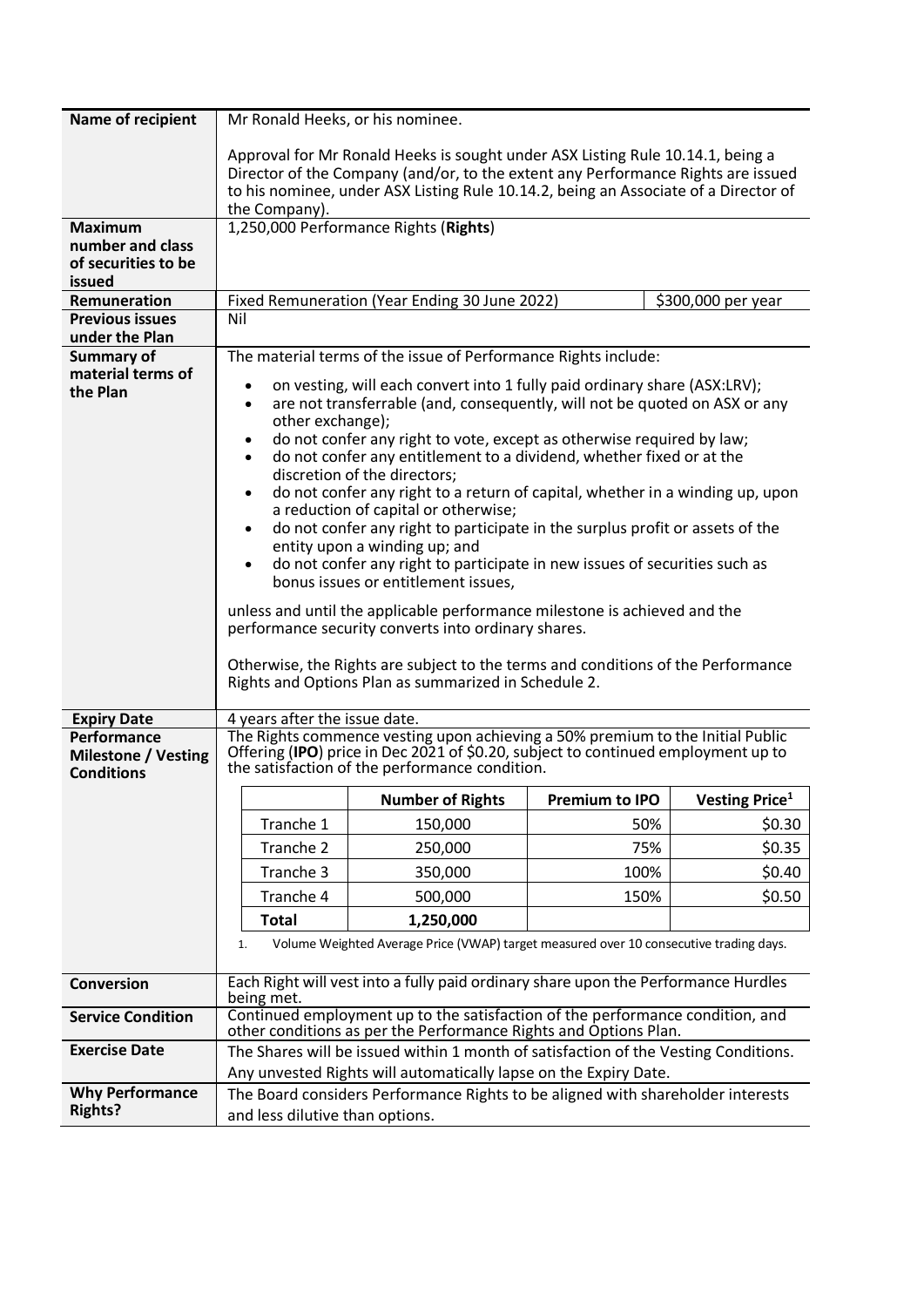| Value of the              | The value the Company attributes to the award of the Performance Rights is based                                                                                                                                                                                                                  |
|---------------------------|---------------------------------------------------------------------------------------------------------------------------------------------------------------------------------------------------------------------------------------------------------------------------------------------------|
| <b>Performance Rights</b> | on the issuance price of \$0.20 per Performance Right, consistent with the shares                                                                                                                                                                                                                 |
|                           | issued under the Company's IPO in December 2021. The face value of the 1,000,000                                                                                                                                                                                                                  |
|                           | Performance Rights to Mr Ronald Heeks is thus \$250,000.                                                                                                                                                                                                                                          |
| <b>Consideration</b>      | The Rights will be issued for nil consideration                                                                                                                                                                                                                                                   |
| Date for issue and        | Subject to shareholder approval of this resolution, the Company will issue the                                                                                                                                                                                                                    |
| allotment of              | Rights as soon as practicable after the Meeting, or in any event no later than three                                                                                                                                                                                                              |
| securities                | years after the date of the Meeting in accordance with ASX Listing Rule 10.15.7                                                                                                                                                                                                                   |
| Issue price per           | The Rights will be granted for nil consideration and there will be no funds raised                                                                                                                                                                                                                |
| security                  | from the issue of the Rights.                                                                                                                                                                                                                                                                     |
| Use of funds              | There are no funds coming into the Company as a result of the Rights being issued                                                                                                                                                                                                                 |
|                           | or upon the Rights vesting.                                                                                                                                                                                                                                                                       |
| Loans                     | There is no loan proposed in relation to the proposed issue of the Rights.                                                                                                                                                                                                                        |
| <b>Other</b>              | Details of securities issued under the Plan are published in the annual report of the<br>Company relating to the period in which such securities have been issued, along<br>with details regarding approval for the issue of those securities which was obtained<br>under ASX Listing Rule 10.14. |
|                           | Any additional persons covered by listing rule 10.14 who become entitled to<br>participate in an issue of securities under the scheme after the resolution is<br>approved and who were not named in the notice of meeting will not participate<br>until approval is obtained under that rule.     |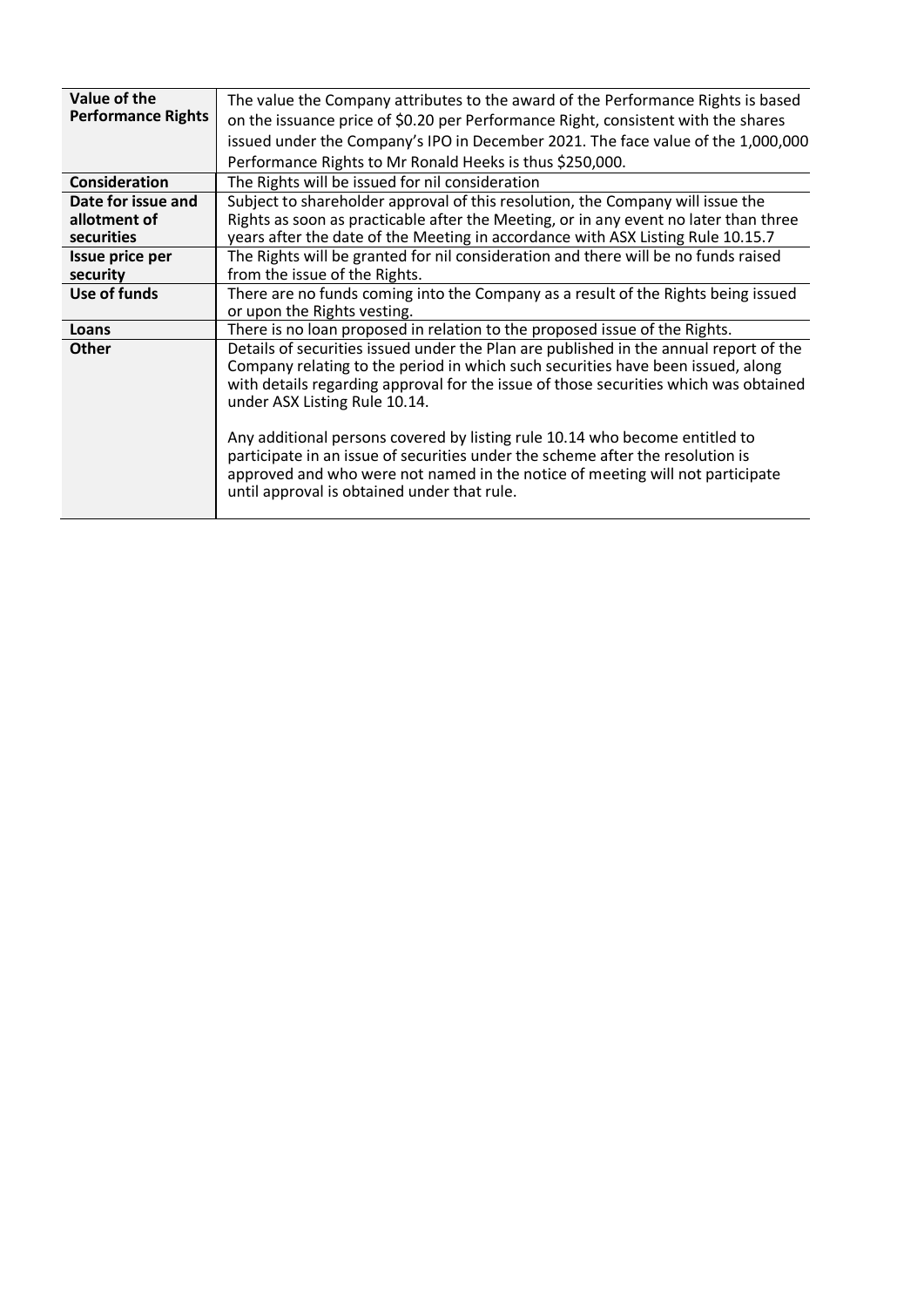#### **Schedule 2 – Performance Rights and Option Plan**

The Company has adopted a Performance Rights and Option Plan (**Plan**) to allow eligible participants to be granted Performance Rights and/or Options in the Company. The material terms of the Plan are summarised below:

#### (a) **Eligibility: Participants in the Plan may be:**

- (i) a Director (whether executive or non-executive) of the Company and any Associated Body Corporate of the Company (each, a Group Company);
- (ii) a full or part time employee of any Group Company;
- (iii) a casual employee or contractor of a Group Company to the extent permitted by ASIC Class Order 14/1000 as amended or replaced (Class Order); or
- (iv) a prospective participant, being a person to whom the offer is made but who can only accept the offer if an arrangement has been entered into that will result in the person becoming a participant under subparagraphs (i), (ii), or (iii) above,

who is declared by the Board to be eligible to receive grants of Options or Performance Rights (**Awards**) under the Plan (**Eligible Participan**t).

- (b) **Offer:** The Board may, from time to time, in its absolute discretion, make a written offer to any Eligible Participant to apply for Awards, upon the terms set out in the Plan and upon such additional terms and conditions as the Board determines.
- (c) **Plan limit:** The Company must have reasonable grounds to believe, when making an offer, that the number of Shares to be received on exercise of Awards offered under an offer, when aggregated with the number of Shares issued or that may be issued as a result of offers made in reliance on the Class Order at any time during the previous 3 year period under an employee incentive scheme covered by the Class Order or an ASIC exempt arrangement of a simil ar kind to an employee incentive scheme, will not exceed 5% of the total number of Shares on issue at the date of the offer.
- (d) **Issue price:** Performance Rights granted under the Plan will be issued for nil cash consideration. Unless the Options are quoted on the ASX, Options issued under the Plan will be issued for no more than nominal cash consideration.
- (e) **Exercise price:** The Board may determine the Option exercise price (if any) for an Option offered under that offer in its absolute discretion. To the extent the Listing Rules specify or require a minimum price, the Option exercise price must not be less than any minimum price specified in the Listing Rules.
- (f) **Vesting conditions:** An Award may be made subject to vesting conditions as determined by the Board in its discretion and as specified in the offer for the Awards (**Vesting Conditions**).
- (g) **Vesting:** The Board may in its absolute discretion (except in respect of a change of control occurring where Vesting Conditions are deemed to be automatically waived) by written notice to a Participant (being an Eligible Participant to whom Awards have been granted under the Plan or their nominee where the Awards have been granted to the nominee of the Eligible Participant (**Relevant Person**)), resolve to waive any of the Vesting Conditions applying to Awards due to: (i) special circumstances arising in relation to a Relevant Person in respect of those Awards, being:
	- - (A) a Relevant Person ceasing to be an Eligible Participant due to:
			- (I) death or total or permanent disability of a Relevant Person; or
			- (II) retirement or redundancy of a Relevant Person;
		- (B) a Relevant Person suffering severe financial hardship;
		- (C) any other circumstance stated to constitute "special circumstances" in the terms of the relevant offer made to and accepted by the Participant; or
		- (D) any other circumstances determined by the Board at any time (whether before or after the offer) and notified to the relevant Participant which circumstances may relate to the Participant, a class of Participant, including the Participant or particular circumstances or class of circumstances applying to the Participant,

#### (**Special Circumstances**), or

- (ii) a change of control occurring; or
- (iii) the Company passing a resolution for voluntary winding up, or an order is made for the compulsory winding up of the Company.
- (h) **Cashless Exercise Facility:** In lieu of paying the aggregate Option exercise price to purchase Shares, an Eligible Participant may elect to receive, without payment of cash or other consideration, upon surrender of the applicable portion of exercisable Options to the Company, a number of Shares determined in accordance with the following formula (**Cashless Exercise Facility**):

$$
A = \frac{B(C - D)}{C}
$$

where:

- A = the number of Shares (rounded down to the nearest whole number) to be issued to the Optionholder;
- B = the number of Shares otherwise issuable upon the exercise of the Options or portion of the Options being exercised;
- C = the Market Value of one Share determined as of the date of delivery to the company secretary; and

 $D =$  the Option exercise price.

For the purposes of this Section, **Market Value** means, at any given date, the VWAP of Shares traded on the ASX over the five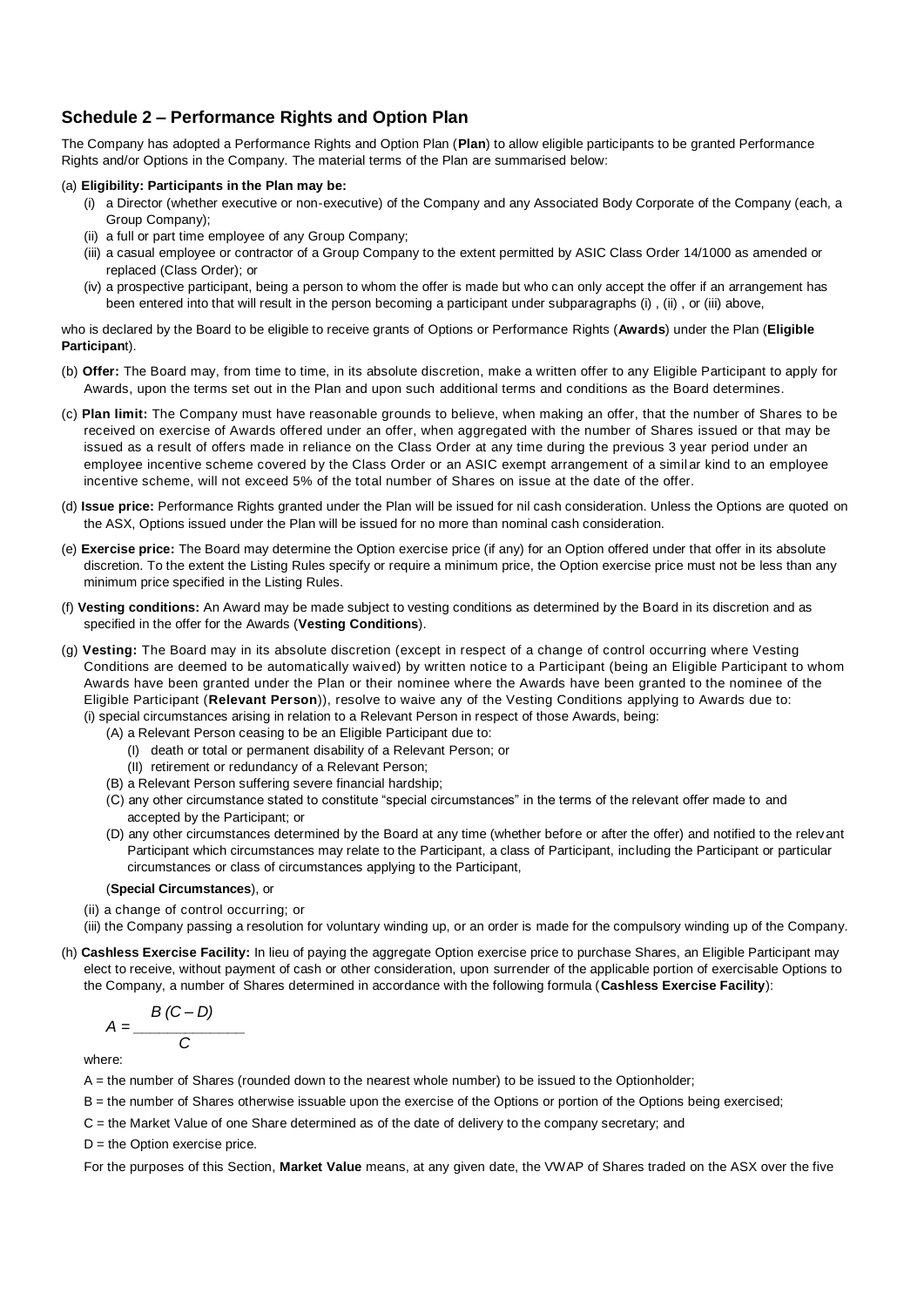- (5) trading days immediately preceding that given date, unless otherwise specified in an offer.
- (i) **Lapse of an Award:** An Award will lapse upon the earlier to occur of:
	- (i) an unauthorised dealing, or hedging of, the Award occurring;
		- (ii) a Vesting Condition in relation to the Award is not satisfied by its due date, or becomes incapable of satisfaction, as determined by the Board in its absolute discretion, unless the Board exercises its discretion to vest the Award in the circumstances set out in paragraph (g) or the Board resolves, in its absolute discretion, to allow the unvested Awards to remain unvested after the Relevant Person ceases to be an Eligible Participant;
		- (iii) in respect of unvested Awards only, a Relevant Person ceases to be an Eligible Participant, unless the Board exercises its discretion to vest the Award in the circumstances set out in paragraph (g) or the Board resolves, in its absolute discretion, to allow the unvested Awards to remain unvested after the Relevant Person ceases to be an Eligible Participant;
		- (iv) in respect of vested Awards only, a Relevant Person ceases to be an Eligible Participant and the Award granted in respect of that Relevant Person is not exercised within a one (1) month period (or such later date as the Board determines) of the date that person ceases to be an Eligible Participant;
		- (v) the Board deems that an Award lapses due to fraud, dishonesty or other improper behaviour of the Eligible Participant;
	- (vi) the Company undergoes a change of control or a winding up resolution or order is made and the Board does not exercise its discretion to vest the Award; and
	- (vii) the expiry date of the Award.
- (j) **Not transferrable:** Subject to the Listing Rules, Awards are only transferrable in Special Circumstances with the prior written consent of the Board (which may be withheld in its absolute discretion) or by force of law upon death, to the Participant's legal personal representative or upon bankruptcy to the participant's trustee in bankruptcy.
- (k) **Shares:** Shares resulting from the exercise of the Awards shall, subject to any Sale Restrictions (refer paragraph (l)) from the date of issue, rank on equal terms with all other Shares on issue.
- (l) **Sale restrictions:** The Board may, in its discretion, determine at any time up until exercise of Awards, that a restriction period will apply to some or all of the Shares issued to a Participant on exercise of those Awards (**Restriction Period**). In addition, the Board may, in its sole discretion, having regard to the circumstances at the time, waive any such Restriction Period.
- (m) **Quotation of Shares:** If Shares of the same class as those issued under the Plan are quoted on the ASX, the Company will, subject to the Listing Rules, apply to the ASX for those Shares to be quoted on ASX within 10 business days of the later of the date the Shares are issued and the date any Restriction Period applying to the Shares ends.
- (n) **No participation rights:** There are no participation rights or entitlements inherent in the Awards and Participants will not be entitled to participate in new issues of capital offered to Shareholders during the currency of the Awards without exercising the Award.
- (o) **Change in exercise price of number of underlying securities:** An Award does not confer the right to a change in exercise price or in the number of underlying Shares over which the Award can be exercised.
- (p) **Reorganisation:** If, at any time, the issued capital of the Company is reorganised (including consolidation, subdivision, reduction or return), all rights of a Participant are to be changed in a manner consistent with the Corporations Act and the Listing Rules at the time of the reorganisation.
- (q) **Amendments:** Subject to express restrictions set out in the Plan and complying with the Corporations Act, Listing Rules and any other applicable law, the Board may, at any time, by resolution amend or add to all or any of the provisions of the Plan, or the terms or conditions of any Award granted under the Plan including giving any amendment retrospective effect.